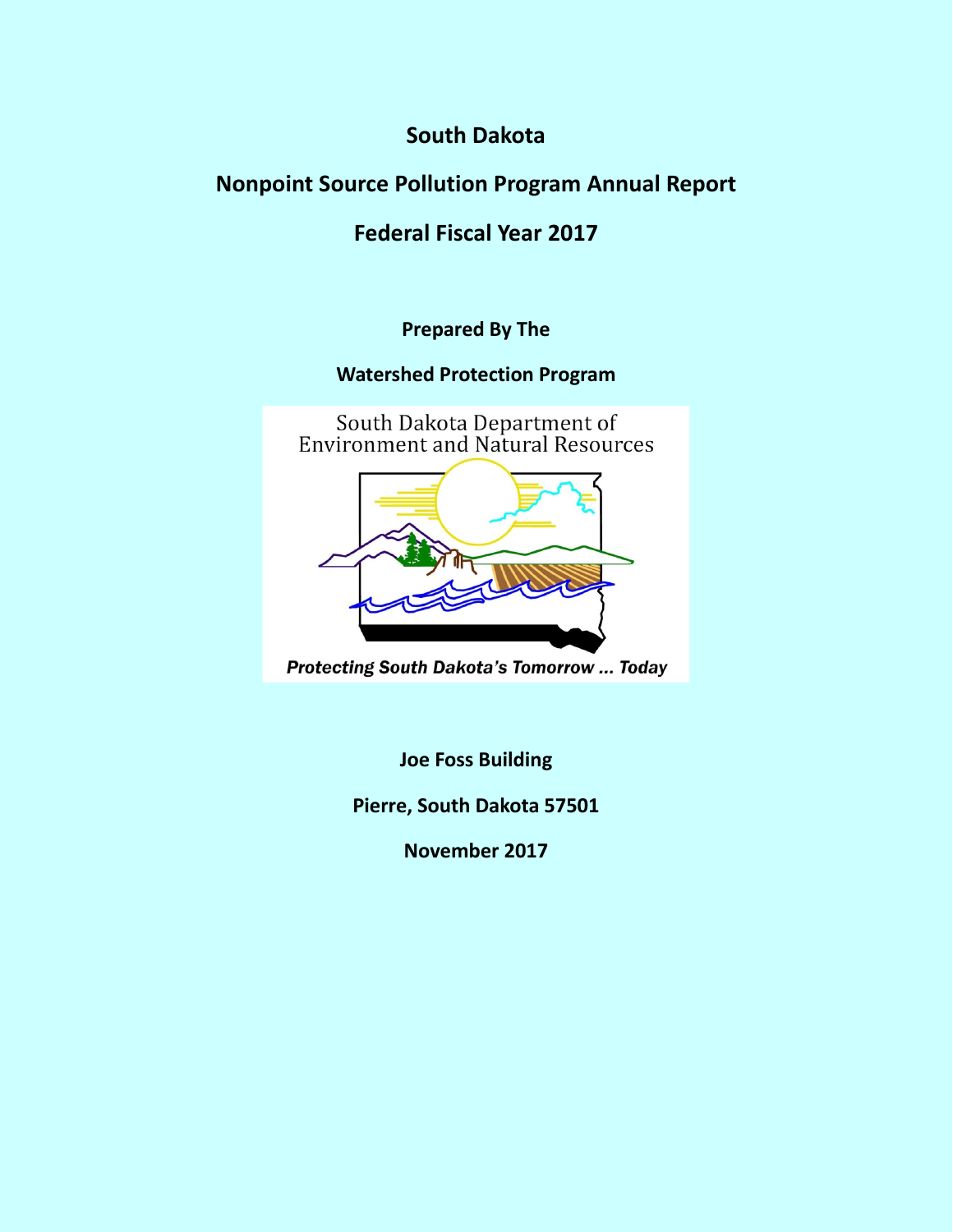## **South Dakota Nonpoint Source Program Fact Sheet Federal Fiscal Year (FFY) 2017**

Date of FFY 2017 Section 319 Project Grant Award: July 10, 2017 Amount of FFY 2017 Section 319 Project Grant: \$2,631,000

For EPA grant award purposes, half of the grant award is designated as Program Funds that can be used for all activities that support the goals of the state NPS Management Plan. The other half is designated as Project Funds that must be spent on watershed projects to restore impaired waters.

- Amount FFY 2017 Project Funds: \$1,315,500
- Amount FFY 2017 Program Funds: \$1,315,500

## **FFY 2017 Third-Party Section 319 NPS Projects Awarded:**

- Belle Fourche River Watershed Partnership \$650,000 for the Belle Fourche River Watershed Project - Segment 8
- Day County Conservation District \$250,000 for the Northeast Glacial Lakes Watershed Project - Segment 4
- □ James River Water Development District \$464,000 for the South Central Watershed Implementation Project - Segment 1 (Amendment)
- South Dakota Discovery Center \$200,000 for the South Dakota NPS Information and Education Project - Segment 5
- South Dakota Grasslands Coalition \$200,000 for the Grassland Management and Planning Project - Segment 5
- South Dakota Soil Health Coalition \$100,000 for the Soil Health Improvement and Planning Project

#### **Total number of Active Section 319 NPS Projects in FFY 2017:** 11

- 303(d) Watershed Planning and Assistance Project
- Bacteria in Sediment Transport Project
- Belle Fourche River Watershed Project
- Big Sioux River Watershed Project
- Grassland Management and Planning Project
- Northeast Glacial Lakes Watershed Project
- Soil Health Improvement and Planning Project
- South Central Watershed Project
- South Dakota NPS Information and Education Project
- Spring Creek Watershed Project
- Upper Big Sioux River Watershed Project

## **FFY 2017 Total Pollutant Load Reduction Estimates:**

- Sediment: 9,583 tons
- Phosphorus: 37,871 lbs.
- Nitrogen: 163,529 lbs.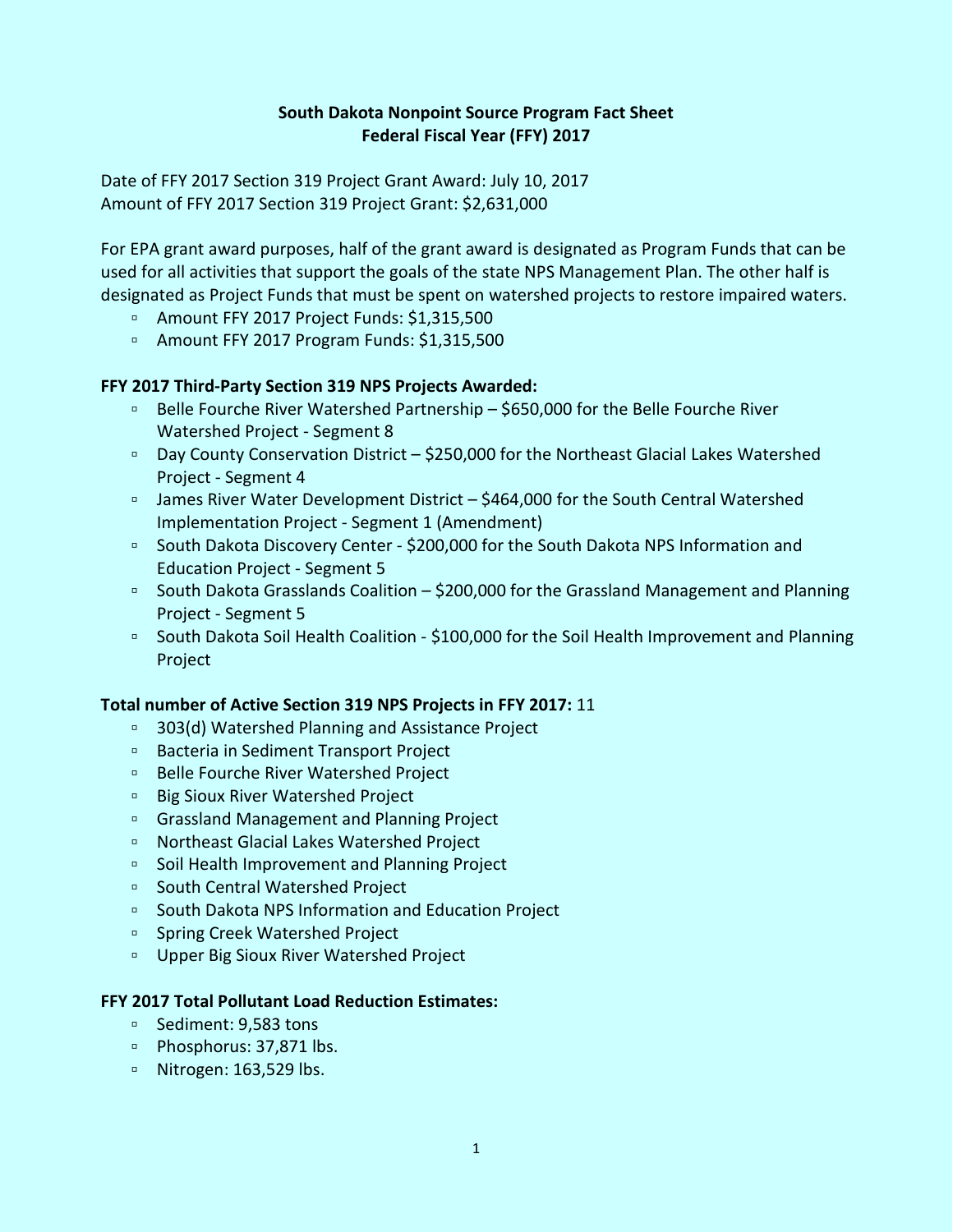Individual Section 319 NPS project load reductions for FFY17 can be found in Table 10.

In previous South Dakota NPS Annual Reports, total pollutant load reductions were reported by calendar year, and reductions for sediment, phosphorus and nitrogen were downloaded from the department's Tracker database. Load reductions in the 2017 Annual Report are provided for the federal fiscal year. Pollutant load reductions will be downloaded from EPAs Grant Reporting and Tracking System (GRTS) in order to maintain consistency between South Dakota's NPS Annual Report and the GRTS database.

## **Summary of BMPs implemented by South Dakota 319 NPS projects in FFY 2017:**

- 13,801 linear feet (LF) of fence
- 79,455 acres of grazing management systems
- 17,158 LF of water pipeline
- ▫11 stream crossings
- ▫3 animal waste management system designs
- ▫2 nutrient management plans
- 3 animal waste management systems constructed
- 12 BMP plans
- ▫3,485 LF terrace
- ▫4 grazing systems
- ▫908 landowner conservation contacts
- 553 acres riparian area restoration
- 3 whole farm plans
- 1,518 acres of seasonal riparian area restoration (SRAM)
- 60,722 LF of stream exclusion
- 644 LF of shoreline protection
- 130 acres of continuous CRP
- 41 acres of cover crops
- 33 acres of tree/shrub establishment
- 9 pond/dam cleanouts
- ▫3 alternative water sources
- ▫7 irrigation sprinkler systems
- ▫1,187 acres of conservation easements
- ▫2 septic systems
- ▫80 meetings/workshops/tours
- ▫1 watershed management plan

#### **EPA Approved Stream Restoration Success Stories:**

South Dakota's 319 NPS Program did not submit a Section 319 Watershed Success Story for publication in 2017. Success Stories were published in 2012 and 2014. Those stories can be found at**:** <http://water.epa.gov/polwaste/nps/success319/>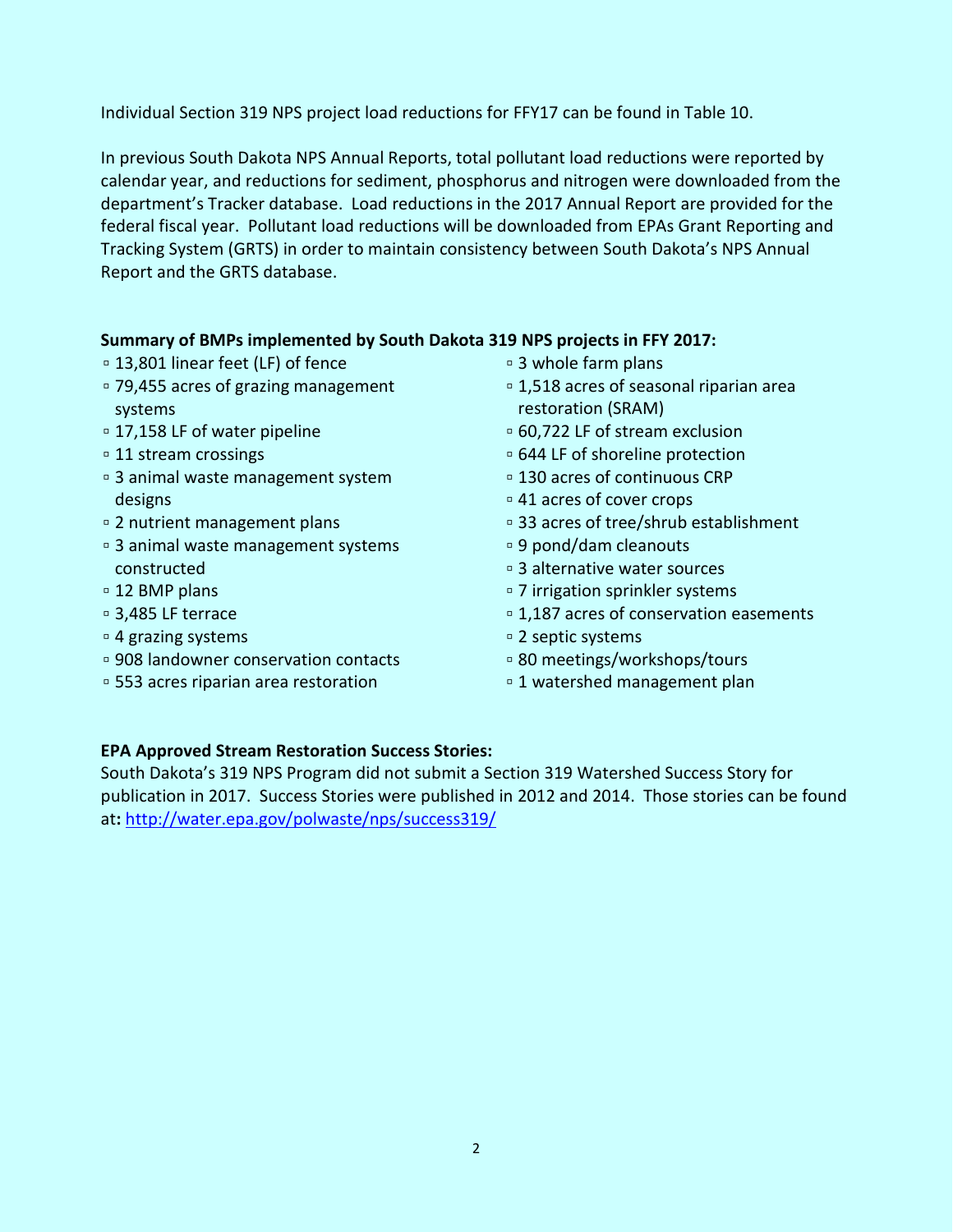# **South Dakota Department of Environment and Natural Resources Nonpoint Source Pollution Program Annual Report Federal Fiscal Year 2017**

#### **South Dakota NPS Program Structure and Management**

The South Dakota Nonpoint Source (NPS) Pollution Program is administered by the South Dakota Department of Environment and Natural Resources' (DENR) Watershed Protection Program. NPS pollution activities completed by program staff are selected to improve, restore, and protect the water quality of the state's lakes, streams, and wetlands in partnership with other organizations, agencies, and citizens. For more information about DENR's NPS activities visit:

## <http://denr.sd.gov/dfta/wp/wp.aspx>

The South Dakota Nonpoint Source Task Force is DENR's primary partner for implementation of the South Dakota NPS Program. The task force is a citizens' advisory group with a membership of more than 20 agencies, organizations, and tribal representatives (see Table 1). For additional information about the Task Force visit:

## <http://denr.sd.gov/dfta/wp/npstf.aspx>

| <b>Corn Growers Association</b>          | Izaak Walton League of America                        |
|------------------------------------------|-------------------------------------------------------|
| Lower Brule Sioux Tribe                  | <b>Natural Resources Conservation Service</b>         |
| <b>Planning Districts</b>                | <b>Resource Conservation and Development Councils</b> |
| SD Association of Conservation Districts | SD Cattlemen's Association                            |
| SD Chapter of the Sierra Club            | <b>SD Conservation Commission</b>                     |
| SD Dept. of Agriculture                  | SD Dept. of Environment and Natural Resources         |
| SD Dept. of Game, Fish and Parks         | SD Dept. of Transportation                            |
| <b>SD Farm Bureau</b>                    | <b>SD Farmers Union</b>                               |
| <b>SD Grassland Coalition</b>            | <b>SD Pork Producers</b>                              |
| SD Wheat, Inc.                           | South Dakota State University                         |
| <b>US Bureau of Reclamation</b>          | US Fish and Wildlife Services                         |
| <b>US Forest Service</b>                 | <b>US Geological Survey</b>                           |
| <b>Water Development Districts</b>       |                                                       |

#### **Table 1. NPS Task Force Core Agencies & Interest Groups**

#### **319 Grant**

The South Dakota Department of Environment and Natural Resources' FFY 2017 Section 319 grant award from the Environmental Protection Agency (EPA) consisted of \$1,315,500 in Program funds and \$1,315,500 in Project funds. The \$2,631,000 total award was allocated as follows: Staff & Support - \$767,000 and 319 Projects - \$1,864,000. Projects awarded funding from the Department's FFY 2017 Grant are listed in Table 2. For EPA grant award purposes, half is designated as Program Funds that can be used for all activities that support the goals of the state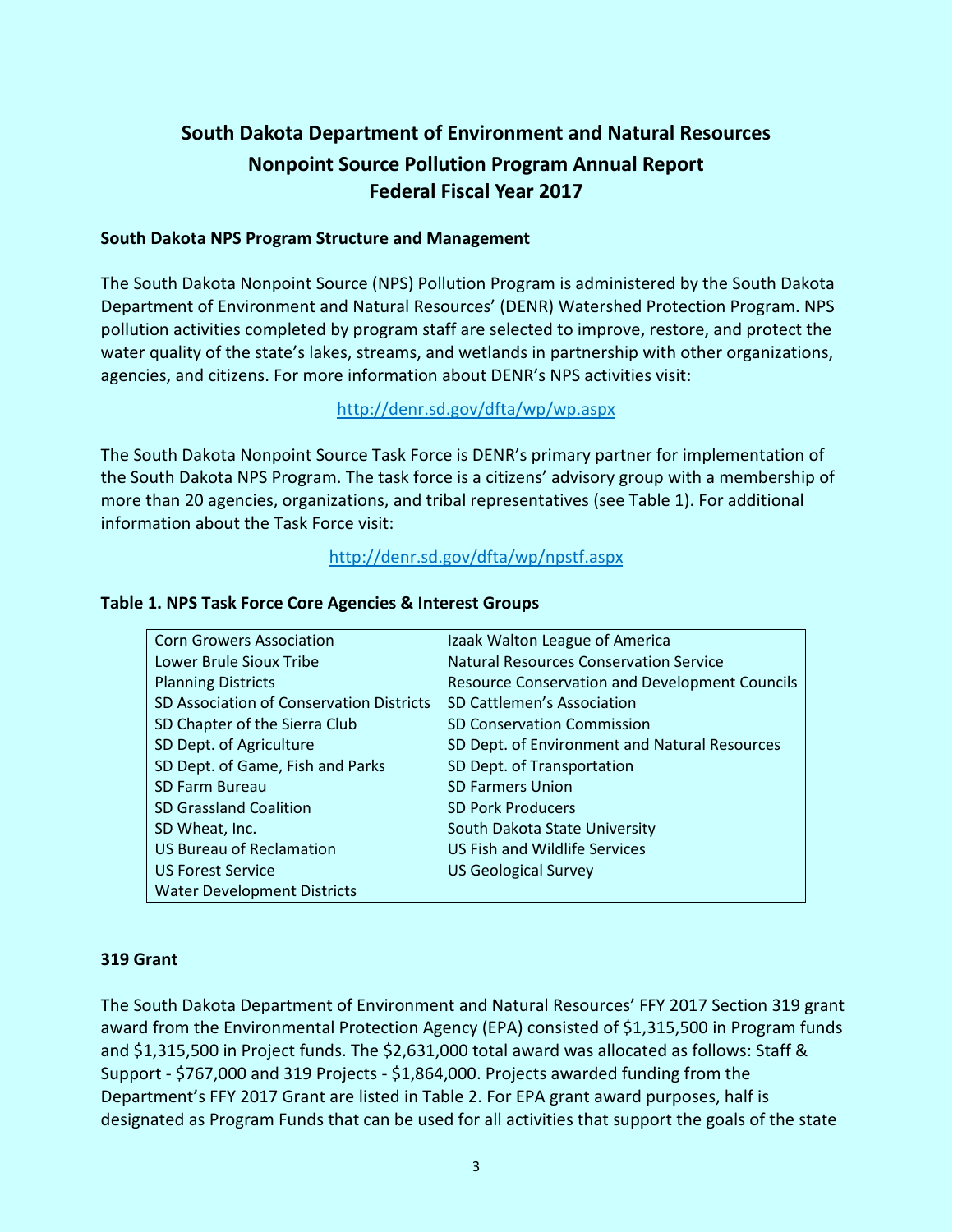NPS Management Plan. The other half is designated as Project Funds that must be spent on watershed projects to restore impaired waters.

The South Dakota Board of Water and Natural Resources awarded \$150,000 in Clean Water State Revolving Fund (CWSRF) Water Quality Grant dollars to supplement the 319 pass through funds. See Table 8.

| Project                                         |             | Grant $(5)$ |              |
|-------------------------------------------------|-------------|-------------|--------------|
| <b>Staff &amp; Support</b>                      | Program     | Project     | <b>Total</b> |
| DENR Staffing and Technical Support             | \$767,000   |             | \$767,000    |
| Implementation                                  |             |             |              |
| Belle Fourche River Watershed - Segment 8       | \$48,500    | \$601,500   | \$650,000    |
| Grassland Management and Planning - Segment 5   | \$200,000   |             | \$200,000    |
| Northeast Glacial Lakes Watershed - Segment 4   |             | \$250,000   | \$250,000    |
| Soil Health Improvement and Planning            | \$100,000   |             | \$100,000    |
| South Central Watershed - Segment 1 (Amendment) |             | \$464,000   | \$464,000    |
| SD Nonpoint Source I&E - Segment 5              | \$200,000   |             | \$200,000    |
| Total 319 Funds                                 | \$1,315,500 | \$1,315,500 | \$2,631,000  |

## **Table 2. FFY 2016 Section 319 Project Awards**

Projects awarded additional Section 319 funding during FFY 2017 using prior year funds reverted from closed watershed projects that did not expend their total grant award are listed in Table 3.

#### **Table 3. Projects Awarded Section 319 Grants from Prior Year Funds**

|                                           |             | 319 Grant |
|-------------------------------------------|-------------|-----------|
| <b>Project</b>                            | Grant $(5)$ | Year      |
| Belle Fourche River Watershed - Segment 7 | 18,500.00   | 2013      |
| South Central Watershed - Segment 1       | 45,451.92   | 2012      |
| <b>Total</b>                              | 63,951.92   |           |

#### **Active 319 Projects**

A list of Section 319 projects funded by previous grant awards that were open during the FFY 2017 reporting period is provided in Appendix A. Projects are listed by river basin.

#### **Completed 319 Projects**

Table 4 contains a list of 319 projects closed during FFY 2017. The status of the final report is listed for each project.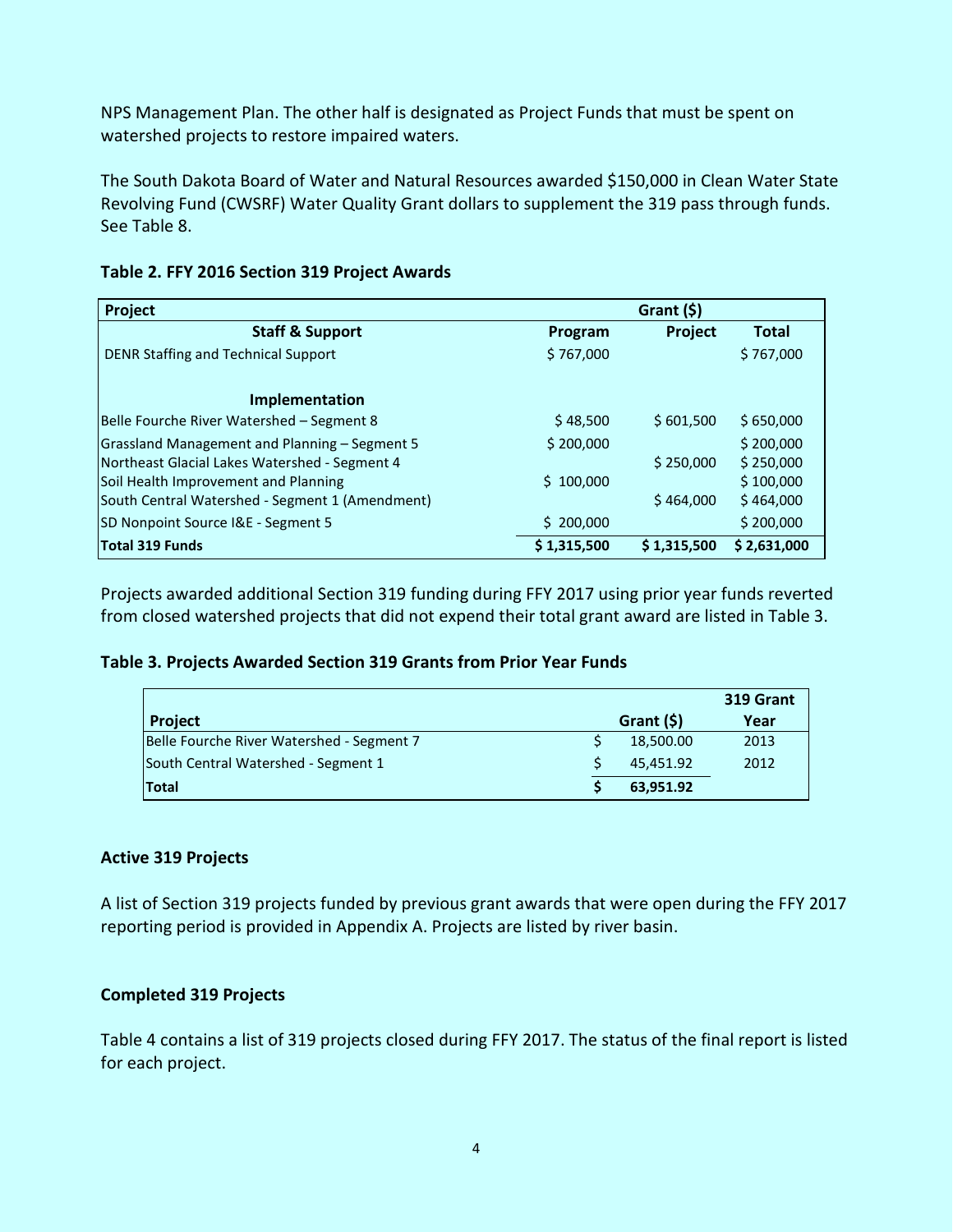## **Table 4. 319 Projects Closed During FFY 2017**

|                                               |             | <b>Final Report Status</b> |            |             |            |
|-----------------------------------------------|-------------|----------------------------|------------|-------------|------------|
|                                               | In          | <b>In Review</b>           |            | Approved    |            |
| <b>Project</b>                                | Preparation | <b>DENR</b>                | <b>EPA</b> | <b>DENR</b> | <b>EPA</b> |
| 303(d) Watershed Assistance and Planning -    |             |                            |            | X           | X          |
| Segment 3                                     |             |                            |            |             |            |
| Belle Fourche River Watershed - Segment 7     |             |                            |            | χ           | X          |
| Grassland Management and Planning - Segment 4 | x           |                            |            |             |            |
| Impacts of Winter Manure Spreading            |             |                            |            | X           | X          |
| NPS Information and Education - Segment 4     |             |                            |            | χ           | X          |
| Northeast Glacial Lakes Watershed - Segment 3 |             |                            |            | x           | X          |
| Spring Creek Watershed - Segment 3            |             |                            | х          |             |            |

A historical list of Section 319 projects completed by DENR and its project partners is provided in Appendix B. The projects are listed alphabetically by river basin. Unless otherwise indicated, a final report for each project has been filed with EPA, entered in the Grant Reporting and Tracking System (GRTS), and is available from the SD State Library. Several of the reports are also available by visiting:

<http://denr.sd.gov/dfta/wp/wqinfo.aspx>

During 2017, DENR continued activities to close out all 319 grants awarded to the department by their expiration date. The 2013 grant is on target for being completed on time in 2018. See Appendix F for the final FFY 2012 report.

## **604(b) Grant**

South Dakota had three 604(b) grants open during the FFY 2017 reporting period. The Section 604(b) project activities are detailed in Table 5.

| Grant #C6-99813115                              |              |               |  |
|-------------------------------------------------|--------------|---------------|--|
| 1-April-15 through 30-Sep-2017                  |              |               |  |
| Project                                         | Grant $(5)$  | <b>Status</b> |  |
| Skunk Creek - National Water Quality Initiative | \$34,563.14  | On Schedule   |  |
| West Vermillion River Sampling                  | \$6,809.30   | On Schedule   |  |
| <b>Central SD Water Quality Monitoring</b>      | \$13,709.94  | On Schedule   |  |
| <b>EDWDD Lake Monitoring Assessment</b>         | \$31,103.86  | On Schedule   |  |
| DENR Time/Travel/Contractual/Water Samples      | \$13,813.76  | On Schedule   |  |
|                                                 | \$100,000.00 |               |  |

## **Table 5. 604(b) Projects Active in FFY 2017**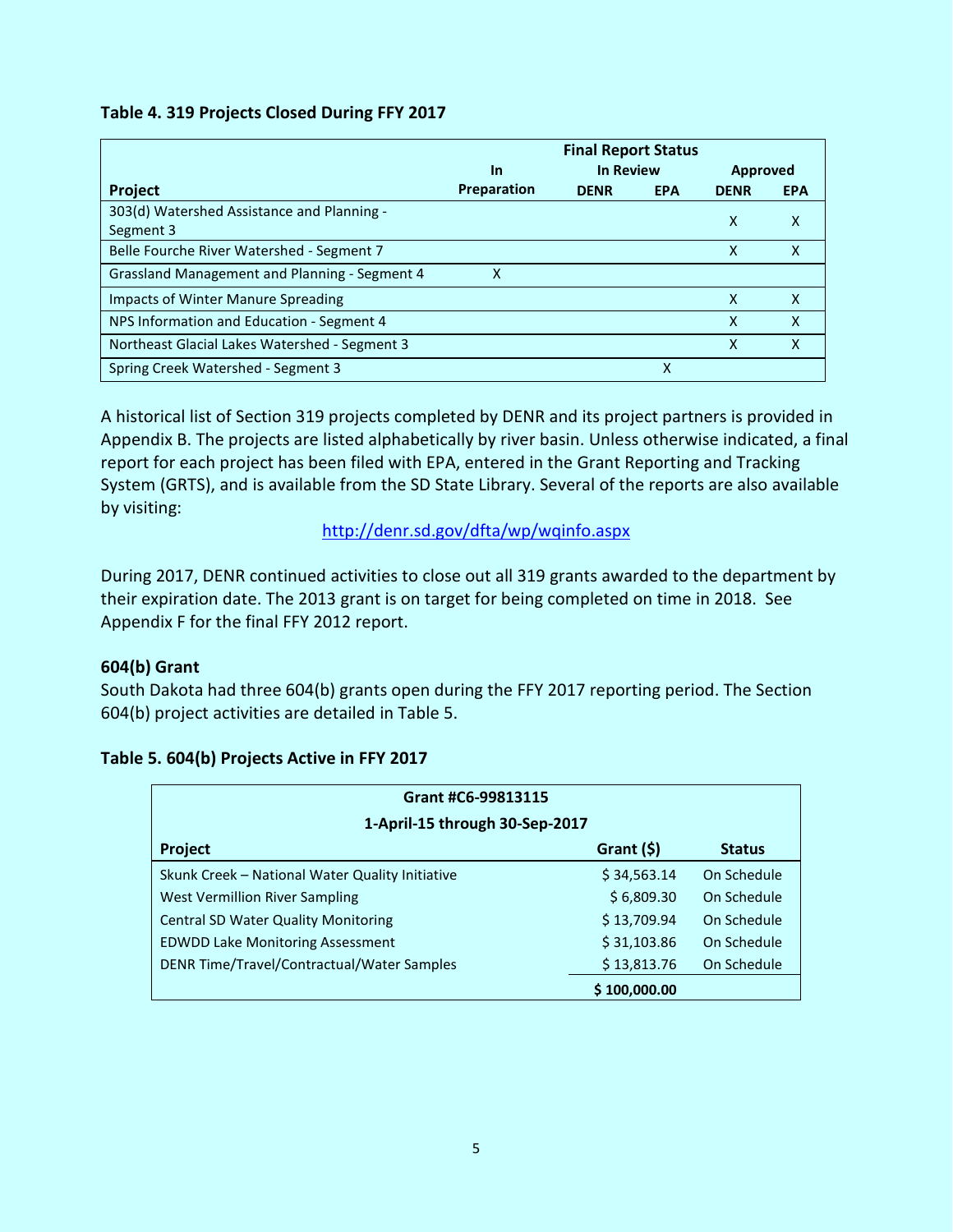## **Table 5. 604(b) Projects Active in FFY 2017 (continued)**

| Grant #C6-99813116                              |                              |               |  |  |
|-------------------------------------------------|------------------------------|---------------|--|--|
|                                                 | 1-Oct-16 through 30-Sep-2018 |               |  |  |
| Project                                         | Grant $(5)$                  | <b>Status</b> |  |  |
| Skunk Creek - National Water Quality Initiative | \$20,000                     | On Schedule   |  |  |
| <b>EDWDD Lake Monitoring Assessment</b>         | \$50,000                     | On Schedule   |  |  |
| DENR Time/Travel/Contractual/Water Samples      | \$30,000                     | On Schedule   |  |  |
|                                                 | \$100,000                    |               |  |  |
|                                                 |                              |               |  |  |
| Grant #C6-99813117                              |                              |               |  |  |
| 1-Oct-17 through 30-Sep-2019                    |                              |               |  |  |
| Project                                         | Grant $($ \$)                | <b>Status</b> |  |  |
| <b>Water Quality Planning</b>                   | \$85,000                     | On Schedule   |  |  |
| DENR Time/Travel/Contractual/Water Samples      | \$15,000                     | On Schedule   |  |  |
|                                                 | \$100,000                    |               |  |  |

A historical listing of completed 604(b) projects is provided in Appendix C.

## **Section 106 Categorical Grant**

South Dakota had two 106 Supplemental Categorical grants open during the FFY 2017 reporting period. The Section 106 project activities are detailed in Table 6.

## **Table 6. Section 106 Categorical Grant Activities**

| Grant #I-96840801-0                      |               |  |  |
|------------------------------------------|---------------|--|--|
| 1-Jul-16 through 31-Dec-2019             |               |  |  |
| Project                                  | Grant $($ \$) |  |  |
| Stream Reference Site Development        | \$95,000      |  |  |
| National and Statewide Lake Assessments  | \$206,900     |  |  |
| Use Attainability Assessments            | \$16,000      |  |  |
| Stage/Discharge Relationship Development | \$59,400      |  |  |
|                                          | \$377,300     |  |  |
| Grant #I-97895301-4                      |               |  |  |
| 12-May-14 through 30-Sep-2018            |               |  |  |
| Project                                  | Grant (\$)    |  |  |
| DENR Stream Reference Site Development   | \$184,599     |  |  |
| State Scale Statistical Lake Survey      | \$59,804      |  |  |
| Use Attainability Assessments            | \$25,908      |  |  |
| Stage/Discharge Relationship Development | \$48,640      |  |  |
|                                          | \$318,951     |  |  |

A historical listing of completed Section 106 projects is provided in Appendix D.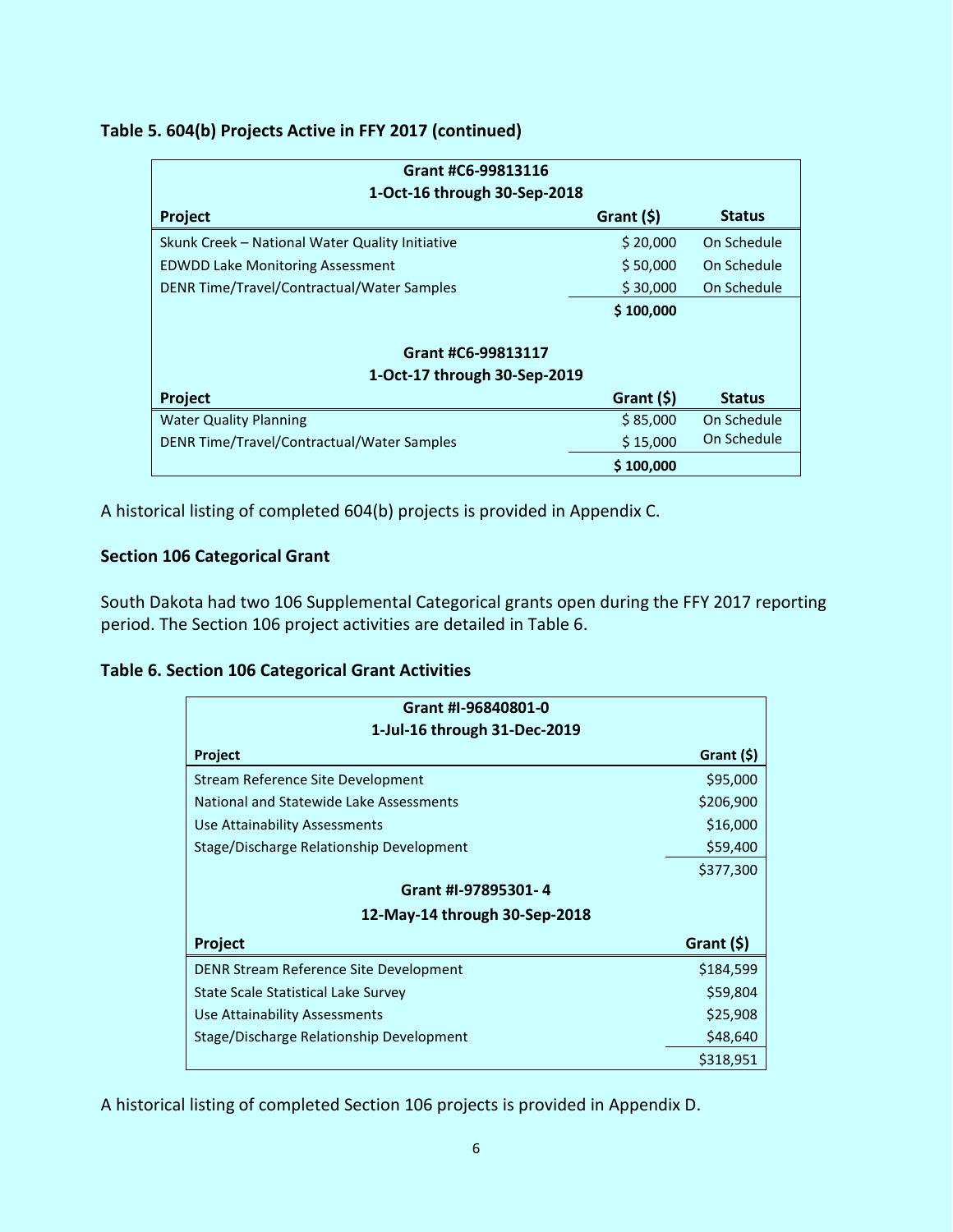## **Grants Reporting and Tracking System**

South Dakota enters 319 project information into the EPA Grants Reporting and Tracking System (GRTS) database. The GRTS database contains information about project funding, goals, and tasks. DENR entered annual evaluations for all projects active in FFY 2017. The reports detail project activities and progress for the period October 1, 2016 through September 30, 2017. The GRTS database can be accessed at:

<http://iaspub.epa.gov/pls/grts/f?p=110:199>

## **Staff**

During the reporting period, the Watershed Protection Program was authorized 13 full-time equivalents (FTE). Included in the number were 11 environmental scientists, one natural resources engineer and one program administrator. Visit the Watershed Protection website for contact information, areas of program responsibility, and information about staff and support program goals.

<http://denr.sd.gov/dfta/wp/staff.aspx>

Watershed staff provided funded projects with technical assistance and project oversight through onsite and electronic means during FFY 2017. They also assisted prospective project partners with the preparation of project proposals and implementation plans. In FFY 2017, staff initiated seven contracts obligating \$2,656,000 in federal funds (319, 106, & 604(b)) and processed 73 payment requests for federal funds totaling \$2,238,452; initiated five contracts obligating \$984,125 in state funds (Consolidated Water Facilities Construction Program grants and Clean Water State Revolving Fund program NPS Incentive loans and Water Quality grants) and processed 18 payment requests from these sources totaling \$1,012,108.

## **Training & Support**

Training was provided for department program staff, local watershed implementation and assessment project staff, and stakeholder groups. This training consisted of onsite project assistance, specialized training for monitoring and assessment, and coordinator workshops. In addition to the training opportunities provided with direct involvement by the department, training is provided by 319 implementation project sponsors. Examples of training opportunities would be volunteer water quality monitoring, managed grazing tours and workshops, soil health demonstrations, and nutrient management workshops.

## **Project Guidance & Oversight**

Watershed staff provided project management assistance to project sponsors during all phases of project development, implementation, and evaluation. The project guidance information and other documents are available at:

<http://denr.sd.gov/dfta/wp/319.aspx>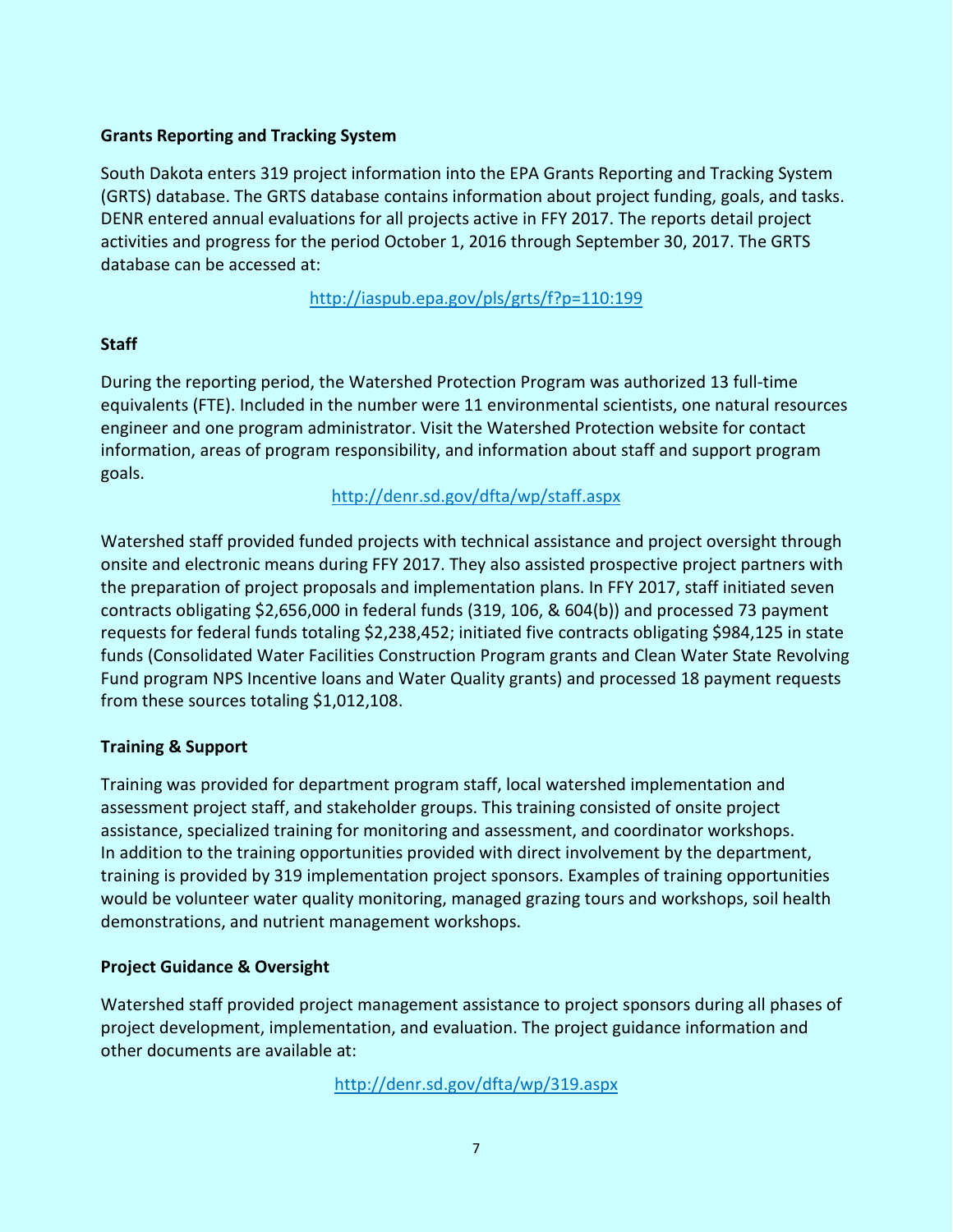Program project officers are encouraged to conduct two onsite visits to each assigned project annually. During FFY 2017, the reviews resulted in the revision of several project implementation plans and budgets.

## **Information and Education**

Since 2003, the NPS Information and Education (I & E) Program has been outsourced to the South Dakota Discovery Center. The Discovery Center was awarded an initial \$200,000 I&E grant in FFY 2004. During the FFY 2007 through 2016 time period, the Discovery Center was awarded an additional \$836,700 to continue the I&E program. In FFY 2017, the Discovery Center was awarded \$250,000 for SD Nonpoint Source Information and Education Project Segment 5. DENR maintains a close working relationship with the Discovery Center to ensure program milestones are met and to ensure that the program is widely advertised.

Information activities share information with the general public. Some of these activities are onetime projects such as the media campaign on pet waste or the planning for urban watersheds planned to start in this new segment. Other ongoing activities include volunteer monitoring, conference support, and the minigrants program.

Dakota Water Watch is a system of trained citizen volunteers who take time each year to gather water quality information on lakes, streams, and wetlands in their area. This helps fill data gaps and helps to monitor the water quality.

The minigrant process awards small grants to local, regional, and state projects that promote watershed education. Ten to twelve minigrants are awarded typically during each project segment.

Education activities include educator trainings, Envirothon, Water Festivals, and youth and student outreach activities. The South Dakota Envirothon project builds natural resources literacy through a hands-on, environmental education program and team competition for high school students. Three teams competed in 2013, four in 2014, 5 in 2016, and 7 in 2017. No event was held in 2015,

Since 1992, South Dakota Water Festivals have delivered a strong water conservation message to an increasing number of fourth graders. More than 4,500 students and 240 teachers are served by 140 volunteers at Water Festivals each year.

## **Financial and Technical Assistance Provided by Project Partners**

While financial and technical assistance received from the Environmental Protection Agency provide the base for the South Dakota NPS Program, the resources available from public and private program partners are integral components of many program activities. Selected partnerships active during the past year are summarized below. For additional information about these and other program partnerships, consult the *South Dakota Watershed Project Funding and Technical Assistance Guide.* An electronic copy of the guide is available by visiting:

<http://denr.sd.gov/dfta/wp/documents/NPSFundingTechnicalAssistanceGuide.pdf>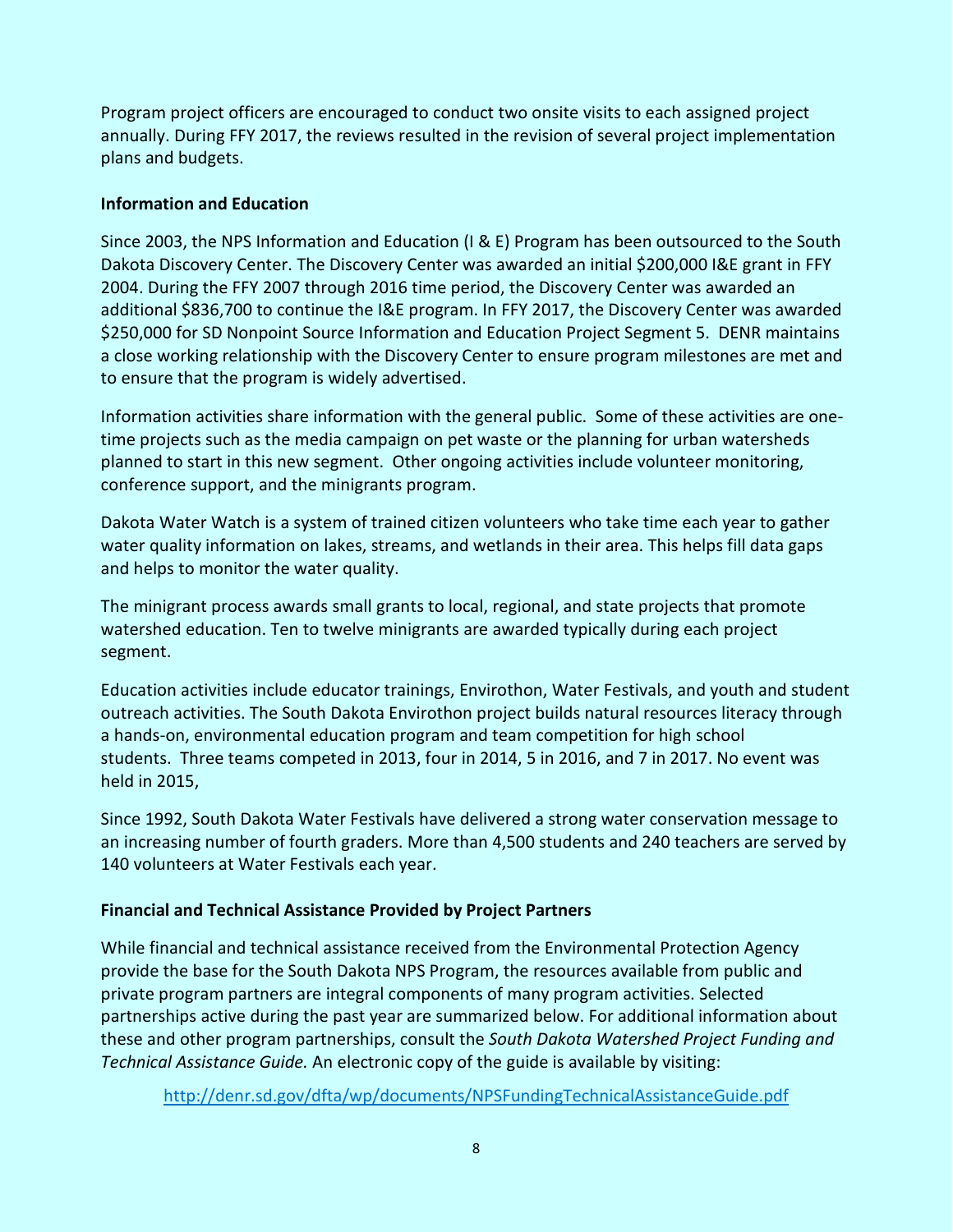## **USDA Natural Resources Conservation Service and Farm Service Agency**

The USDA Natural Resources Conservation Service (NRCS) and Farm Service Agency (FSA) are active project partners in nearly all phases of the NPS Program. Financial assistance for NPS related activities provided by USDA-administered programs during FFY 2017 is shown in Table 7.

| Program                                    | # Applications Funded | Acres     | Funding $(5)$ |
|--------------------------------------------|-----------------------|-----------|---------------|
| Conservation Stewardship Program (CSP)     | 551                   | 1,389,518 | \$18,565,211  |
| Environmental Quality Incentives (EQIP)    | 342                   | 346.509   | \$14,333,915  |
| National Water Quality Initiative (NWQI) * | 2                     |           | \$298,692     |

**Table 7. SD NPS Related Activities Funded during FFY 2017 by USDA Programs**

\*The National Water Quality Initiative (NWQI) was initiated in FFY 2012. The goal is to remove streams and other waterbodies from the State's 303(d) list from threatened status or from contributing to impairments. NWQI will assist producers to address high-priority water resource concerns in small watersheds. The State partnership selected four 12-digit Hydrologic Units in the Skunk Creek watershed, which drains to the Big Sioux River. The significance of this tributary is that it contributes pollutants that affect the city of Sioux Falls' ability to meet water quality standards for the portion of the Big Sioux River that flows through the city. During 2014, an instream monitoring project was initiated to determine progress toward Skunk Creek meeting its assigned beneficial uses, and that progress is still moving forward today.

In FFY 2017, the State and NRCS agreed to discontinue work in two NWQI watersheds in the Skunk Creek watershed and identified three NWQI watersheds in the Firesteel Creek watershed. These watersheds are Storia, West Fork Firesteel Creek, and Lower West Fork Firesteel Creek. Firesteel Creek is a tributary to the James River and is impaired for bacteria and Total Suspended Solids. Instream monitoring on Firesteel Creek began in 2016, and planning and implementation are currently ongoing in the three Firesteel Creek NWQI watersheds.

#### **US Geologic Survey**

The US Geologic Survey provides technical assistance and water quality data to several South Dakota nonpoint source assessment and implementation projects; especially those that include large tracts of federal and tribal lands. The survey is also an active participant in planning and conducting the Eastern South Dakota Water Conference and the Black Hills South Dakota Hydrology Conference.

#### **US Fish and Wildlife Service**

The US Fish and Wildlife Service (USFWS) provides technical and financial assistance to watershed projects for Best Management Practice (BMP) installation. This assistance centers primarily on cost share for practices related to managed grazing systems and wetland habitat development. The main USFWS programs providing funds for BMPs are Partners for Fish and Wildlife Program and North American Waterfowl Conservation Act. Commonly cost shared BMPs include grass seeding, cross fencing, multiple purpose ponds, and riparian exclusion fencing.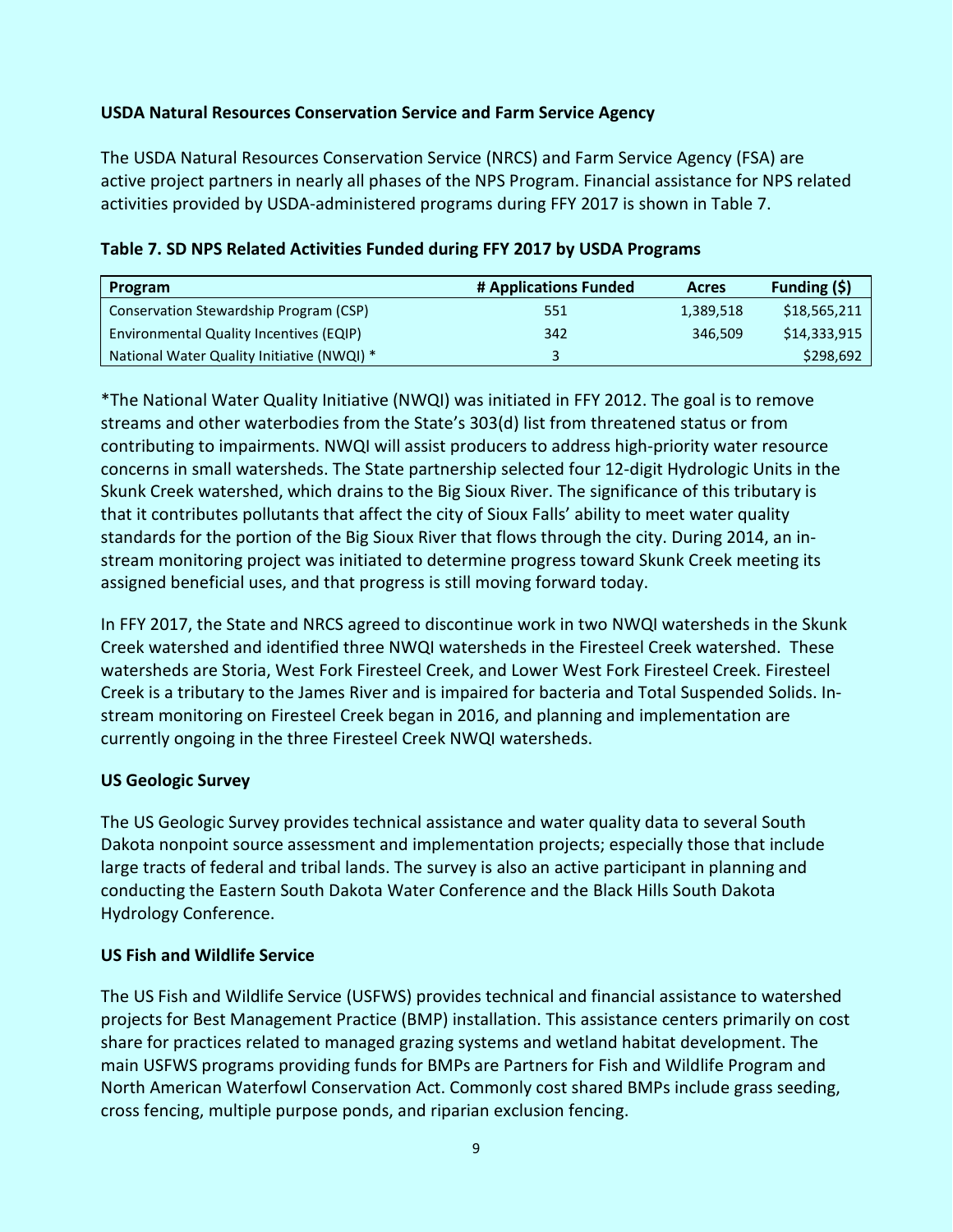## **South Dakota Board of Water and Natural Resources Grant Assistance**

The Consolidated Water Facilities Construction Program (CWFCP) is administered by the South Dakota Board of Water and Natural Resources (BWNR). The program provides state grants and low-interest loans for projects on the State Water Facilities Plan. NPS structural and construction BMPs, such as animal waste management systems (AWMS) and shoreline stabilization, are eligible for cost share funds through the program. Projects awarded Consolidated Water Facilities Construction Program funds during the reporting period are listed in Table 8.

The BWNR also provides Water Quality grant assistance to watershed projects from the Clean Water State Revolving Fund (CWSRF) administrative surcharge fees. Projects awarded Water Quality grants during the reporting period are listed in Table 8.

| Project                                                 | <b>Funding Source</b> |              | Grant Award (\$) |
|---------------------------------------------------------|-----------------------|--------------|------------------|
| South Central Watershed Implementation -Segment 1       | <b>CWFCP</b>          |              | \$275,000        |
| Soil Health Improvement and Planning                    | <b>CWSRF WQ Grant</b> |              | \$50,000         |
| <b>Grassland Management and Planning -</b><br>Segment 5 | <b>CWSRF WQ Grant</b> |              | \$50,000         |
| South Dakota NPS Information & Education-Segment 5      | <b>CWSRF WQ Grant</b> |              | \$50,000         |
|                                                         |                       | <b>Total</b> | \$425,000        |

#### **Table 8. FFY 2017 State Grants**

#### **South Dakota Clean Water State Revolving Fund (NPS Incentive Loan Program)**

The South Dakota Board of Water and Natural Resources administers the state's Clean Water State Revolving Fund (CWSRF) loan program. During 2004, the board established a nonpoint source incentive rate for nonpoint source projects. Projects for traditional wastewater or storm water that include a nonpoint source component are eligible for the nonpoint source interest rate. The annual principal and interest payment is calculated for a loan at the current base SRF interest rate of 2 percent for loans with a term of 10 years or less, 2.25 percent for loans with a term of 11 to 20 years, and 2.5 percent for loans with a term greater than 20 years. Using the lower incentive interest rates of 1 percent, 1.25 percent, and 1.5 percent, respectively, a loan is sized using the annual payment previously calculated. The difference in the two loan principal amounts is the amount of funding available for the NPS component of the project.

Since its inception, five NPS project sponsors have accessed NPS incentive program rate financing. In FFY 2017, one new CWSRF NPS Incentive Loan was awarded. The NPS projects and loan amounts are shown in Table 9.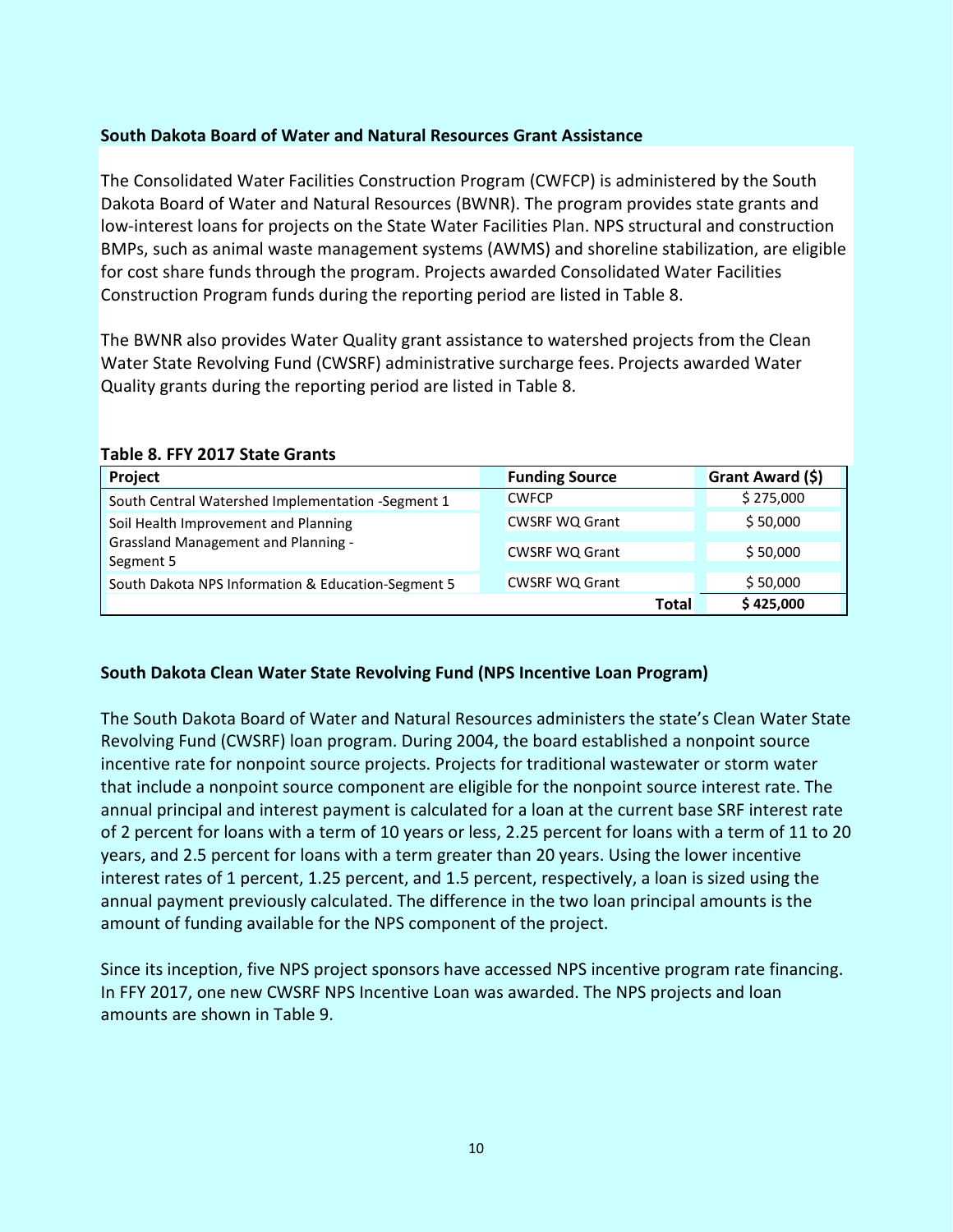#### **Table 9. CWSRF NPS Loans**

| Project                                      | <b>Municipality</b>           | <b>SRF Loan</b> |
|----------------------------------------------|-------------------------------|-----------------|
| <b>FFY 2005</b>                              |                               |                 |
| Brown County Water Quality Improvement       | City of Aberdeen              | \$1,156,259     |
| Central Big Sioux Watershed - Segment 1      | City of Sioux Falls           | \$4,374,985     |
| <b>FFY 2006</b>                              |                               |                 |
| Upper Big Sioux River Watershed-Segment 4    | City of Watertown             | 113,985<br>S.   |
| <b>FFY 2007</b>                              |                               |                 |
| Upper Big Sioux River Watershed-Segment 5    | City of Watertown             | 139,952<br>S.   |
| <b>FFY 2009</b>                              |                               |                 |
| Firesteel Creek / Lake Mitchell Watershed    | City of Mitchell              | \$148,523       |
| <b>FFY 2011</b>                              |                               |                 |
| Central Big Sioux Watershed-Segment 2        | City of Sioux Falls           | \$1,901,014     |
| Belle Fourche River Implementation-Segment 5 | <b>BF Irrigation District</b> | 200,000<br>S.   |
| <b>FFY 2015</b>                              |                               |                 |
| Central Big Sioux Watershed-Segment 3        | City of Sioux Falls           | \$1,839,457     |
| <b>FFY 2016</b>                              |                               |                 |
| Central Big Sioux Watershed-Segment 3        | City of Sioux Falls           | \$449,000       |
| <b>FFY 2017</b>                              |                               |                 |
| <b>Big Sioux River Watershed</b>             | City of Sioux Falls           | \$559,125       |
|                                              | Total                         | \$10,882,300    |

#### **South Dakota Department of Agriculture**

The South Dakota Department of Agriculture (SDDA) provides state funds to conservation districts for the installation of conservation BMPs through the Conservation Grants Program. During this reporting period, SDDA awarded \$500,000 to conservation district projects. Many of these projects include NPS-related activities.

South Dakota Department of Environment & Natural Resources, Game, Fish & Parks, and Agriculture worked together to develop the Habitat Pays website. The Habitat Pays website focuses on compiling habitat and conservation funding programs and assistance from federal and state agencies. The information is easily accessible to South Dakota landowners and the general public with interest in creating wildlife habitat and improving water quality. For more information visit:

<http://habitat.sd.gov/>

#### **South Dakota Department of Game, Fish, and Parks (GFP)**

The South Dakota Department of Game, Fish, and Parks (GFP) assistance programs accessed by projects are similar to those offered by the USFWS and center mainly on managed grazing and wetlands. For a description of the programs and practices cost shared visit:

<http://gfp.sd.gov/wildlife/private-land/default.aspx>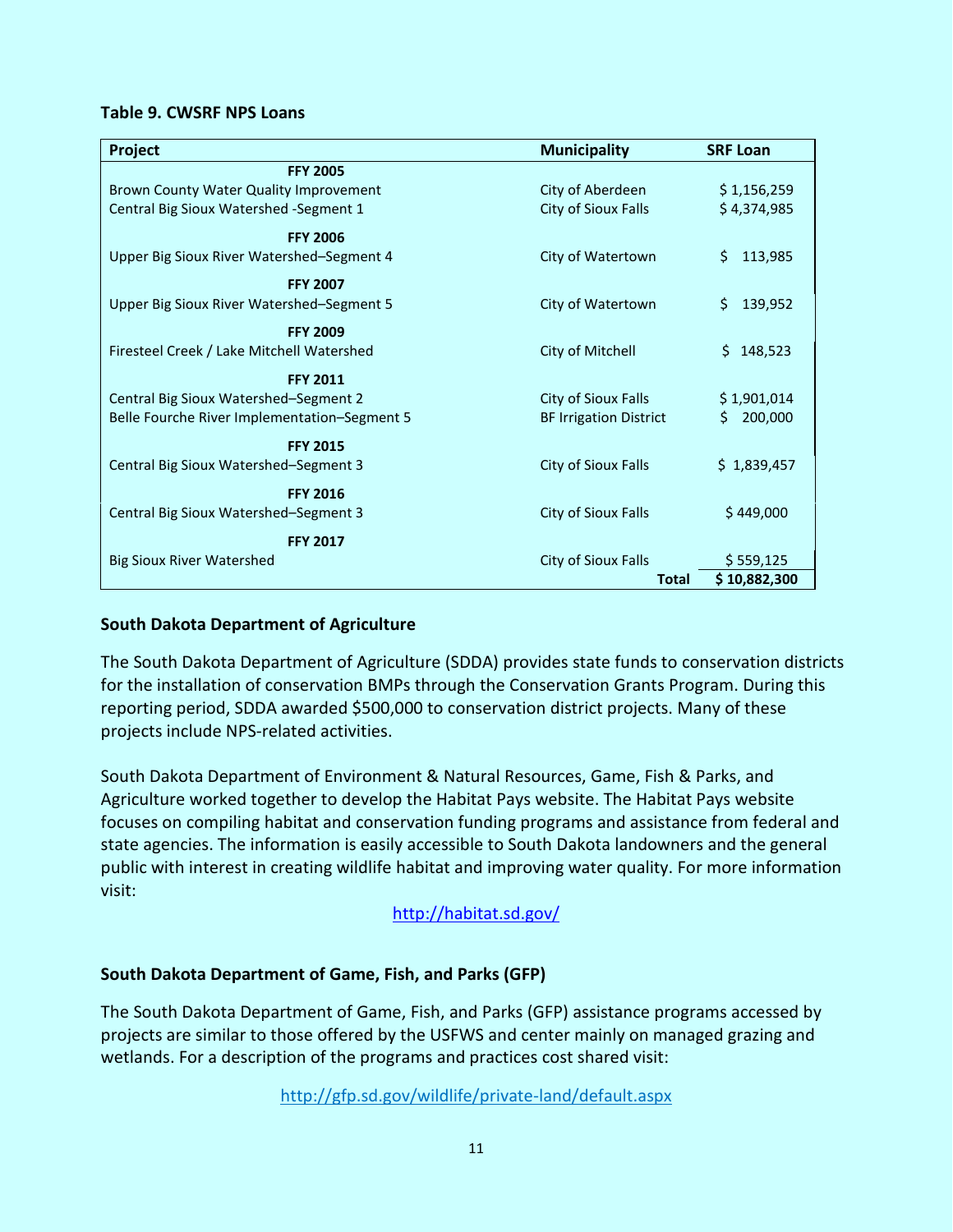## **319 Grant Match**

Nonfederal match of 40 percent of project expenditures is required for Section 319 grants. South Dakota takes a conservative approach to approving nonfederal match submitted by its project partners. As much of the match comes from the construction and implementation of BMPs, a large proportion of the match requirement for many projects is documented during the later phases of a project. See Appendix E for a summary of nonfederal match documented for each of the department's 319 grants.

## **Water Quality Improvements**

The South Dakota NPS Program considers quantification of load reductions and resultant water quality improvements essential to evaluating project goal attainment and reaching the TMDLs established for priority waterbodies. The quantification process uses a combination of modeling and water quality sample results. Commonly used models include Revised Universal Soil Loss Equation (RUSLE 2), Annualized Agricultural Nonpoint Source (AnnAGNPS), and Spreadsheet Tool for the Estimation of Pollutant Load (STEPL). In FFY 2007, DENR adopted STEPL as the primary load reduction estimation model for reporting annual and cumulative load reductions in GRTS.

Annual load reductions/water quality improvements documented are entered in GRTS. Load reductions for waterbodies located in project areas during FFY 2017 were 163,529 pounds of nitrogen, 37,871 pounds of phosphorous and 9,583 tons of sediment.

| <b>Project Name</b>                                     | <b>Nitrogen</b><br>(Ibs. per<br>year) | <b>Phosphorus</b><br>(Ibs. per year) | <b>Sediment</b><br>(tons per<br>year) |
|---------------------------------------------------------|---------------------------------------|--------------------------------------|---------------------------------------|
| 303(d) Watershed Assistance and Planning-Segment 3      |                                       |                                      |                                       |
| Bacteria in Sediment Transport Project                  |                                       |                                      |                                       |
| Belle Fourche River Watershed Implementation-Segment 7  | 2,807                                 | 1,261                                | 2,144                                 |
| Belle Fourche River Watershed Implementation-Segment 8  | 345                                   | 55                                   | 39                                    |
| Big Sioux River Watershed Implementation-Segment 3      | 17,820                                | 4,314                                | 236                                   |
| Grassland Management and Planning-Segment 4             | 25,887                                | 4,249                                | 3,464                                 |
| <b>Grassland Management and Planning-Segment 5</b>      | 0                                     | 0                                    | 0                                     |
| Northeast Glacial Lakes Watershed Implementation-Seg. 3 | 5,479                                 | 1,468                                | 976                                   |
| Northeast Glacial Lakes Watershed Implementation-Seg. 4 | 0                                     | 0                                    | 0                                     |
| Soil Health Improvement & Planning Project              | 0                                     | 0                                    | 0                                     |
| South Central Watershed Implementation-Segment 1        | 109,689                               | 26,082                               | 2,615                                 |
| SD NPS Information & Education Project-Segment 4        | 0                                     | 0                                    | 0                                     |
| Spring Creek Watershed Implementation-Segment 3         | 28                                    | 20                                   | 0                                     |
| Upper Big Sioux River Watershed Implementation-Seg. 7   | 1,474                                 | 422                                  | 109                                   |
| <b>Totals</b>                                           | 163,529                               | 37,871                               | 9,583                                 |

## **Table 10. STEPL Load Reductions for Projects during FFY 2017**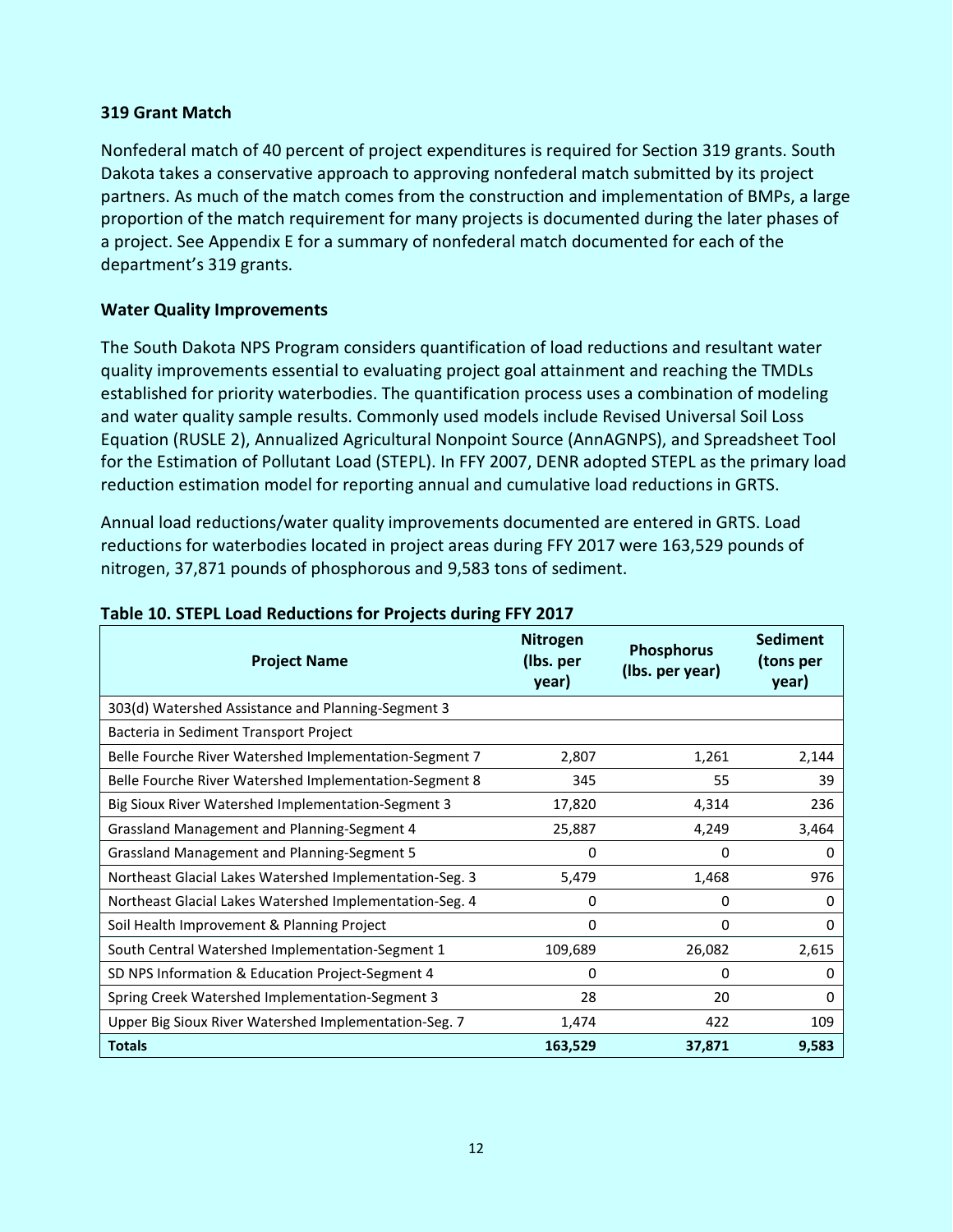## Appendix A

| <b>River Basin</b>                   | Project                                                  |
|--------------------------------------|----------------------------------------------------------|
| <b>Bad River</b>                     | <b>None</b>                                              |
| <b>Belle Fourche River</b>           | Belle Fourche River Watershed Management-Segment 8       |
| <b>Big Sioux River</b>               | Big Sioux River Watershed Implementation-Segment 3       |
|                                      | NE Glacial Lakes Watershed Improvement-Segments 4        |
|                                      | Upper Big Sioux River Implementation-Segment 7           |
| <b>Cheyenne River</b>                | <b>None</b>                                              |
| <b>Grand River</b>                   | <b>None</b>                                              |
| <b>James River</b>                   | South Central Watershed Implementation Project-Segment 1 |
| <b>Minnesota River</b>               | NE Glacial Lakes Project-Segment 4                       |
| <b>Missouri River</b>                | <b>None</b>                                              |
| <b>Red River</b>                     | <b>None</b>                                              |
| <b>Vermillion River</b>              | South Central Watershed Implementation Project-Segment 1 |
| <b>White River</b>                   | <b>None</b>                                              |
| <b>Statewide / Regional Projects</b> | Grassland Management & Planning-Segment 5                |
|                                      | SD NPS Information & Education Partnership-Segment 5     |
|                                      | Impacts of winter Manure Spreading                       |

## **Open NPS Projects Funded by Previous Section 319 Grants by River Basin**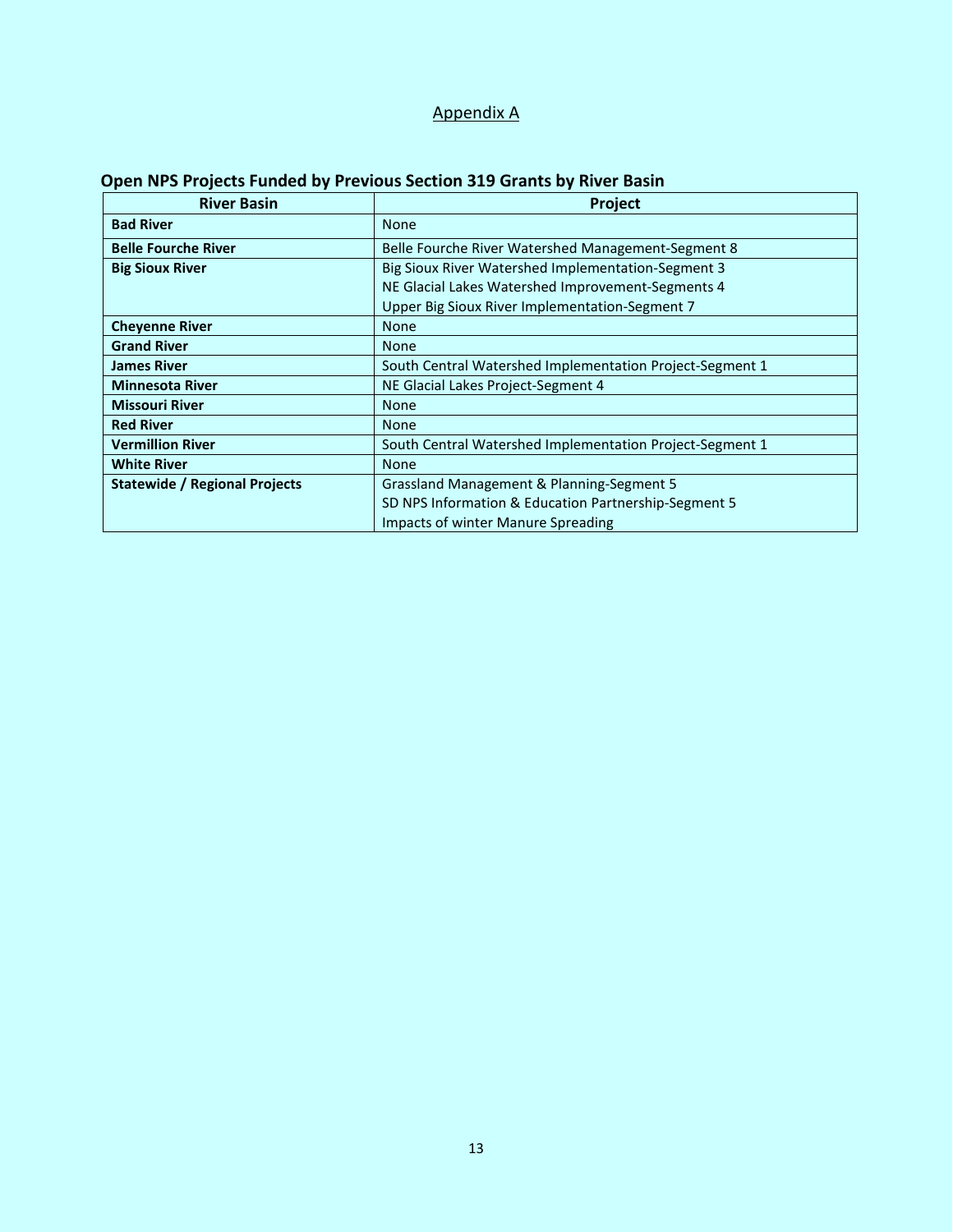## Appendix B

## **Completed Section 319 Projects by River Basin**

| <b>River Basin</b>         | Project                                                                                           |
|----------------------------|---------------------------------------------------------------------------------------------------|
| <b>Bad River</b>           | Bad River Water Quality Project-Phase II                                                          |
|                            | Bad River Water Quality Project-Phase III                                                         |
|                            | Hayes and Waggoner Lakes TMDL                                                                     |
|                            | <b>Upper Bad River Demonstration</b>                                                              |
| <b>Belle Fourche River</b> | Bear Butte Creek Riparian Demonstration                                                           |
|                            | <b>Belle Fourche River Assessment</b>                                                             |
|                            | Belle Fourche River Watershed Management Plan-Segments 1, 2, 3, 4, 5, 6,                          |
|                            | and 7                                                                                             |
| <b>Big Sioux River</b>     | <b>Bachelor Creek Assessment</b>                                                                  |
|                            | Bachelor Creek Hydrologic Unit                                                                    |
|                            | <b>Big Sioux Bank Stability</b>                                                                   |
|                            | <b>Big Sioux TMDL Through Sioux Falls</b>                                                         |
|                            | <b>Big Sioux Well Head Protection</b>                                                             |
|                            | <b>Blue Dog Lake Assessment</b>                                                                   |
|                            | Blue Dog Lake Watershed Improvement                                                               |
|                            | Central Big Sioux River Implementation-Segment 1 & 2                                              |
|                            | Central Big Sioux River (Interim) Project                                                         |
|                            | Deuel County Lakes Implementation                                                                 |
|                            | Enemy Swim Lake Implementation                                                                    |
|                            | Lake Campbell Watershed Restoration                                                               |
|                            | Lakes Cochrane/Oliver Watershed Improvement                                                       |
|                            | Lakes Herman/Madison/Brant Implementation                                                         |
|                            | Lake Kampeska Watershed                                                                           |
|                            | Lake Norden/Lake Albert/Lake St. John Assessment                                                  |
|                            | Lake Poinsett Watershed-Segment 1 & 2                                                             |
|                            | Lower Big Sioux River Implementation-Segment 1 & 2                                                |
|                            | Northeast Glacial Lakes-Segment 1, 2, & 3                                                         |
|                            | <b>Pickerel Lake Protection</b>                                                                   |
|                            | Roy Lake Assessment                                                                               |
|                            | Upper Big Sioux River Watershed-Segments 1, 2, 3, 4, 5, & 6                                       |
|                            | Wall Lake Watershed Project                                                                       |
|                            | Wall Lake Post-Project Assessment                                                                 |
| <b>Cheyenne River</b>      | Whitewood Creek- Bear Butte Creek Temperature TMDL-Phase 2                                        |
|                            | Cheyenne River Phase I TMDL Assessment                                                            |
|                            | Foster Creek Riparian Demonstration - Stanley Co.                                                 |
|                            | Lower Cheyenne River TMDL Assessment-Phase I                                                      |
|                            | Lower Cheyenne River TMDL Assessment 2<br><b>Piedmont Valley Assessment</b>                       |
|                            | Rapid City Storm Water                                                                            |
|                            | Spring Creek Implementation-Segment 1, 2, & 3                                                     |
| <b>Grand River</b>         | Shadehill Lake Protection Staffing & Support                                                      |
| <b>James River</b>         | Brown County Implementation-Segment 2                                                             |
|                            |                                                                                                   |
|                            |                                                                                                   |
|                            | Clear Lake Assessment - Marshall Co.                                                              |
|                            | Cottonwood & Louise TMDL                                                                          |
|                            | Elm Lake Implementation Project<br>Firesteel Creek/Lake Mitchell Watershed Project-Segments 1 & 2 |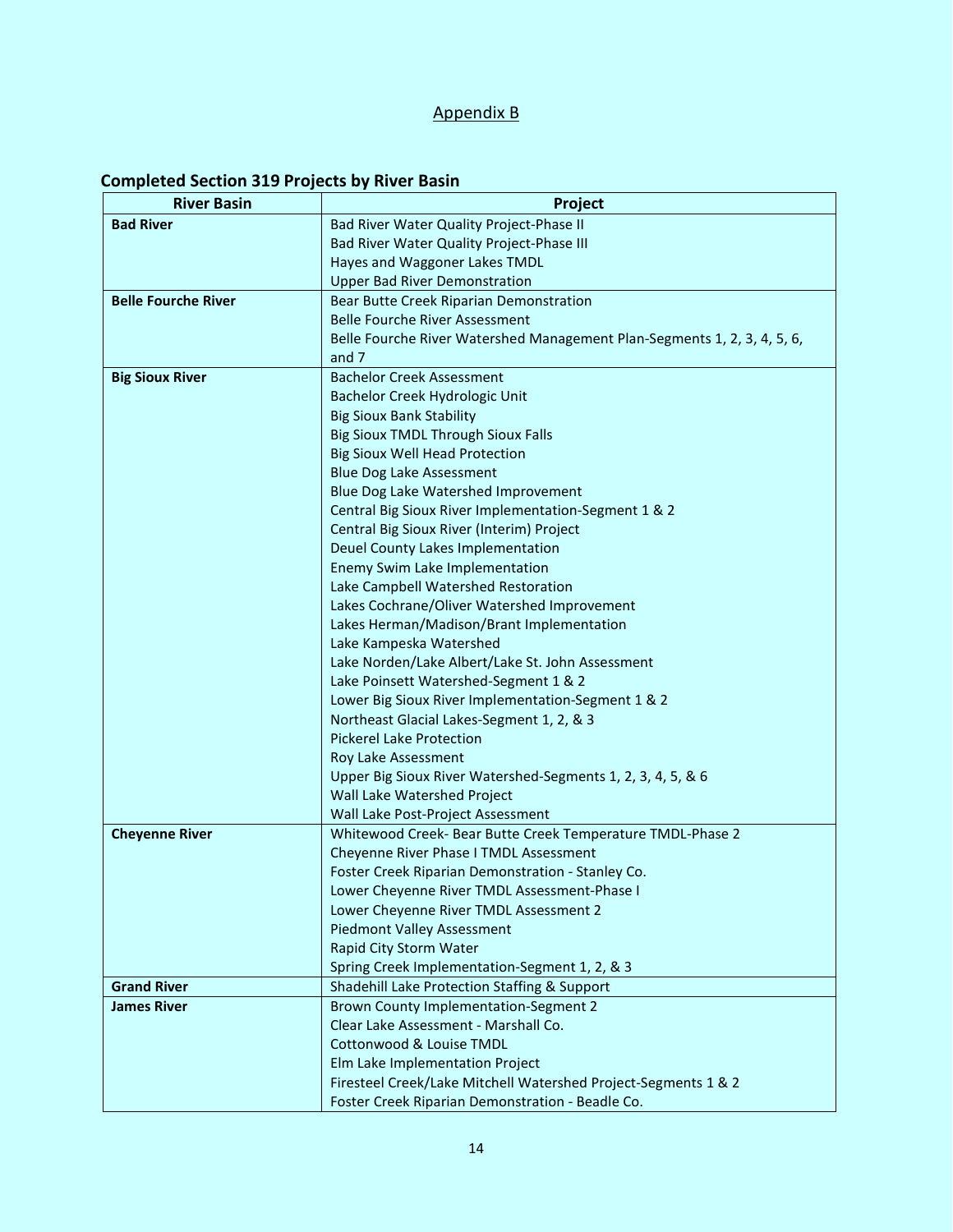|                                    | Jones Lake/Rose Hill Lake TMDL                          |
|------------------------------------|---------------------------------------------------------|
|                                    | Jones Lake/Rose Hill Lake Watershed Implementation      |
|                                    | Lake Byron Watershed                                    |
|                                    | Lakes Cottonwood and Louis Implementation               |
|                                    | Lake Faulkton Watershed Implementation                  |
|                                    | Lake Hanson/Pierre Creek Implementation                 |
|                                    | Lake Mitchell Watershed Assessment                      |
|                                    | Lake Redfield Restoration                               |
|                                    | Lower James River Assessment                            |
|                                    | Lower James River Implementation-Segment 1, 2, & 3      |
|                                    | Loyalton and Cresbard Lakes TMDL                        |
|                                    | Mina Lake Water Quality Assessment                      |
|                                    | <b>Moccasin Creek TMDL</b>                              |
|                                    | Ravine Lake Watershed                                   |
|                                    | <b>Richmond Lake Watershed</b>                          |
|                                    | <b>Richmond Lake Assessment</b>                         |
|                                    | Twin Lakes/Wilmarth Lake Assessment                     |
|                                    | <b>Upper James River Assessment</b>                     |
|                                    | Upper Snake Creek Implementation-Segment 1              |
|                                    | White Lake Dam TMDL                                     |
| <b>Missouri River</b>              | <b>Burke Lake Assessment</b>                            |
|                                    | <b>Burke Lake Restoration</b>                           |
|                                    | Lewis and Clark Implementation-Segment 1, 2, 3 & 4      |
|                                    | <b>Medicine Creek Assessment</b>                        |
|                                    | Medicine Creek Watershed Project-Segment 1              |
|                                    | Okobojo Creek Watershed Assessment                      |
|                                    | Pocasse/Campbell Watershed Assessment                   |
|                                    | South Central Lakes Watershed Assessment                |
|                                    | Spring Creek Implementation (Campbell Co.)-Segment 1    |
| <b>Red River</b>                   | Lake Traverse Watershed Assessment                      |
| <b>Vermillion River</b>            | Kingsbury County Lakes Assessment                       |
|                                    | Kingsbury Lakes Implementation                          |
|                                    | Swan Lake Restoration                                   |
|                                    | Turkey Ridge Creek Implementation-Segment 1             |
|                                    | Vermillion River Basin Assessment                       |
|                                    | Vermillion River Basin Implementation-Segment 1 & 2     |
| <b>White River</b>                 | White River Phase I Assessment                          |
|                                    | Little White River TMDL Assessment                      |
| <b>Statewide/Regional Projects</b> | 303(d) Watershed Planning & Assistance-Segment 1, 2 & 3 |
|                                    | <b>Abandoned Well Sealing</b>                           |
|                                    | Animal Waste Management 1 & 2                           |
|                                    | Animal Nutrient Management Team 3 & 4                   |
|                                    | Animal Waste Team (Buffer salesmen)                     |
|                                    | <b>Black Hills Stream Temperature Assessment</b>        |
|                                    | <b>Bootstraps</b>                                       |
|                                    | <b>Buffer Planning and Assistance</b>                   |
|                                    | Coordinated Resource Management 1& 2                    |
|                                    | East River Area Riparian Demonstration 1 & 2            |
|                                    | <b>East River Riparian Grazing I</b>                    |
|                                    | Evaluating Phosphorus Loss on a Watershed               |
|                                    | <b>Evaluating Vegetative Treatment Areas</b>            |
|                                    | Grassland Management and Planning-Segment 1, 2, 3, & 4  |
|                                    | <b>Ground Water Monitoring Network</b>                  |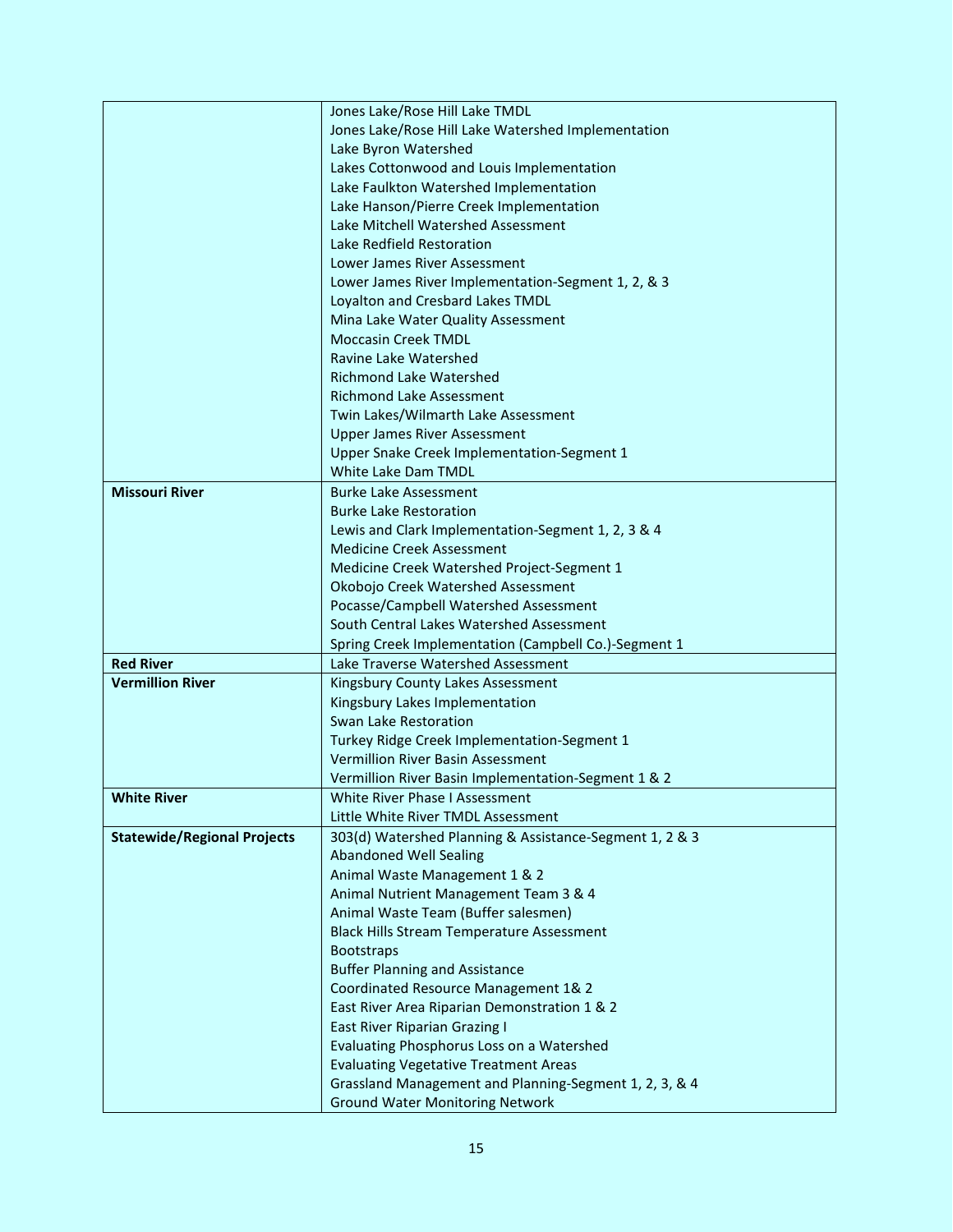| Manure Management Based on Soil Phosphorus                    |
|---------------------------------------------------------------|
| Manure Management Based on Soil Phosphorus - Additional Soils |
| Nitrogen & Pesticides in Ground Water                         |
| Nonpoint Source Information & Education 1989                  |
| Nonpoint Source Information & Education 1994                  |
| Nonpoint Source Information & Education 1996                  |
| Nonpoint Source Information & Education 1998                  |
| Nonpoint Source Information & Education 2004-Segment 1        |
| Nonpoint Source Information & Education 2007-Segment 2        |
| Nonpoint Source Information & Education 2010-Segment 3        |
| Nonpoint Source Information & Education 2013-Segment 4        |
| Precision Manure Management to Improve WQ                     |
| <b>Rainfall Simulator</b>                                     |
| Reference Site Validation & Bio-monitoring                    |
| Riparian Area Restoration & Protection-Segment 1              |
| Riparian Grazing Workshop                                     |
| South Dakota Association of Conservation Districts            |
| South Dakota Lake Protection                                  |
| Statewide Lake Assessment                                     |
| Water Quality Impacts of Winter Manure Spreading              |
| <b>Wetlands Education Project</b>                             |

(\* indicates Final Report being drafted)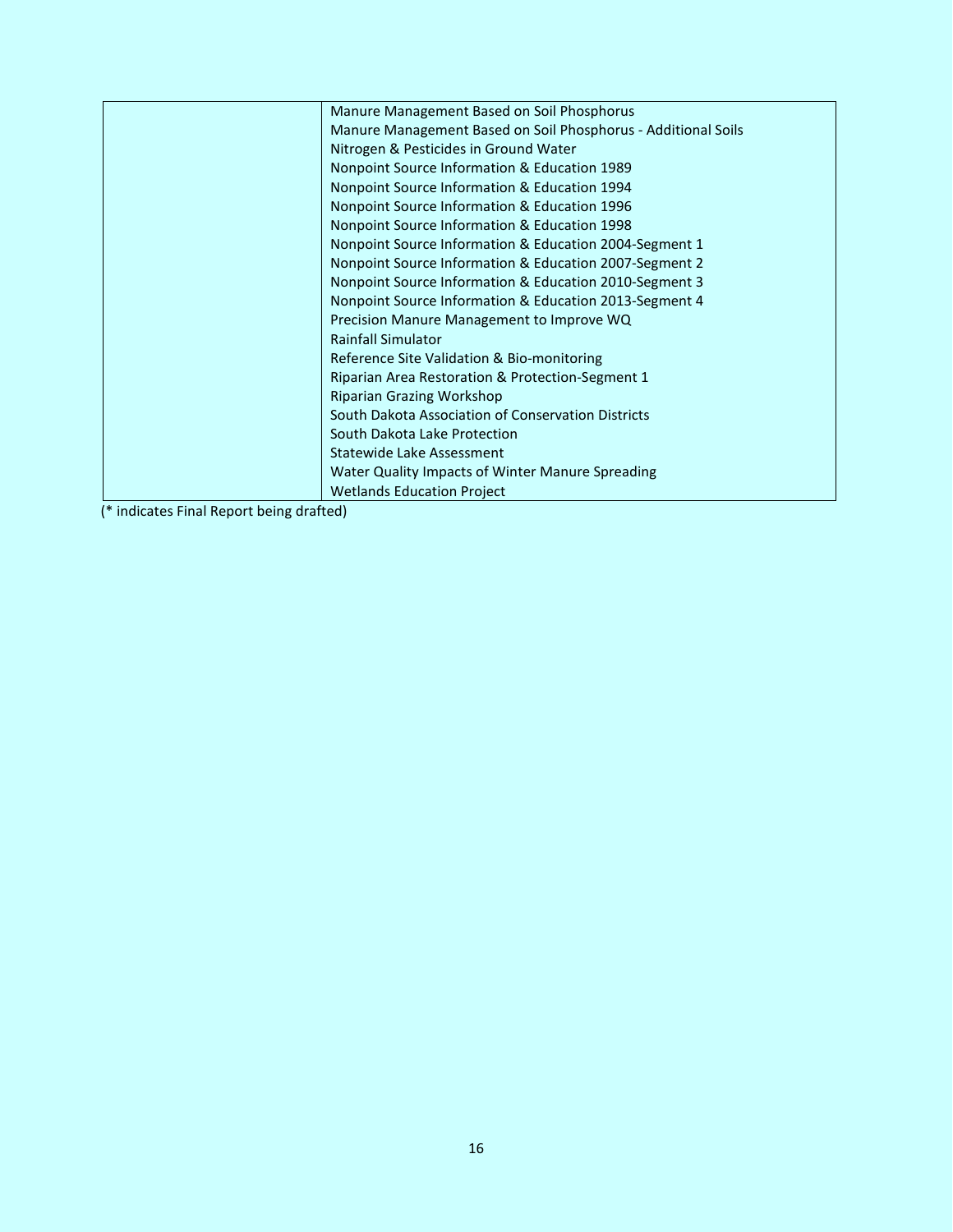## Appendix C

## **Completed Section 604(b) Projects by River Basin**

| <b>Bad River Basin</b>           | <b>Bad River Phase IA</b>                                                                   |
|----------------------------------|---------------------------------------------------------------------------------------------|
|                                  | <b>Bad River Phase IB</b>                                                                   |
| <b>Belle Fourche River Basin</b> | Belle Fourche River TMDL Project                                                            |
|                                  | Streambank Erosion Assessment - Upper Whitewood Creek                                       |
|                                  | Whitewood Creek Streambank Assessment Project                                               |
|                                  | Whitewood Creek Watershed Project Planning                                                  |
|                                  | <b>Whitewood Creek Bacterial Source Tracking</b>                                            |
|                                  | Whitewood/Bear Butte Creek Temperature TMDL-Phase 1                                         |
|                                  | Whitewood/Bear Butte Creek Temperature TMDL-Phase 2                                         |
| <b>Big Sioux River Basin</b>     | Bacterial Source Tracking and Lower Big Sioux TMDL                                          |
|                                  | <b>Big Sioux Aquifer Protection Project</b>                                                 |
|                                  | <b>Big Sioux Aquifer Study</b>                                                              |
|                                  | Big Sioux River Bank Stabilization Demonstration Project                                    |
|                                  | Big Sioux River Riparian Assessment (Moody/Minnehaha)                                       |
|                                  | Brookings Area TMDL Sampling Project                                                        |
|                                  | Covell Lake TMDL (Combined with Sioux Falls Big Sioux River TMDL Project)                   |
|                                  | Pelican Lake Control Structure Feasibility                                                  |
|                                  | Lake Alvin/Nine Mile Creek TMDL                                                             |
|                                  | Lake Campbell TMDL Assessment                                                               |
|                                  | Lakes Herman, Madison, Brandt Project Planning                                              |
|                                  | Lake Poinsett Project Planning and Design                                                   |
|                                  | North Central Big Sioux/Oakwood Lake TMDL                                                   |
|                                  | Sioux Falls - Big Sioux River TMDLs                                                         |
|                                  | <b>Upper Big Sioux Watershed AGNPS</b>                                                      |
| <b>Cheyenne River Basin</b>      | Develop NPS BMPs Western Pennington Co. Drainage District                                   |
|                                  | <b>French Creek Assessment</b>                                                              |
|                                  | Galena Fire Project                                                                         |
|                                  | Rapid Creek and Aquifer Assessment Project                                                  |
|                                  | Rapid Creek NPS Assessment Project                                                          |
|                                  | Rapid Creek Stormwater Impact Prioritization                                                |
|                                  | <b>Custer State Parks Lakes Assess. Report Preparation</b>                                  |
| <b>Grand River Basin</b>         | <b>Spring Creek Bacterial Source Tracking</b><br><b>Grand River Watershed TMDL</b>          |
|                                  |                                                                                             |
| <b>James River Basin</b>         | <b>Broadland Creek Watershed Study</b><br>Firesteel Creek/Lake Mitchell WQ Needs Assessment |
|                                  | James River TMDL Project                                                                    |
|                                  | Landowner Survey                                                                            |
|                                  | Lake Faulkton Assessment Project                                                            |
|                                  | Lake Louise Water Quality Monitoring                                                        |
|                                  | Mina Lake Water Quality Project                                                             |
|                                  | Ravine Lake Diagnostic/Feasibility Study                                                    |
|                                  | Turtle Creek/Lake Redfield Landowner Survey                                                 |
|                                  | Wylie Pond/Moccasin Creek Watershed TMDL                                                    |
| <b>Minnesota River Basin</b>     | Blue Dog Lake/Enemy Swim Septic Leachate Survey                                             |
|                                  | Fish Lake Water Level and Quality Study                                                     |
|                                  | Lake Cochrane/Oliver TMDL                                                                   |
|                                  | Lake Hendricks Restoration Assessment                                                       |
|                                  | Lake Traverse/Little Minnesota River Land Inventory                                         |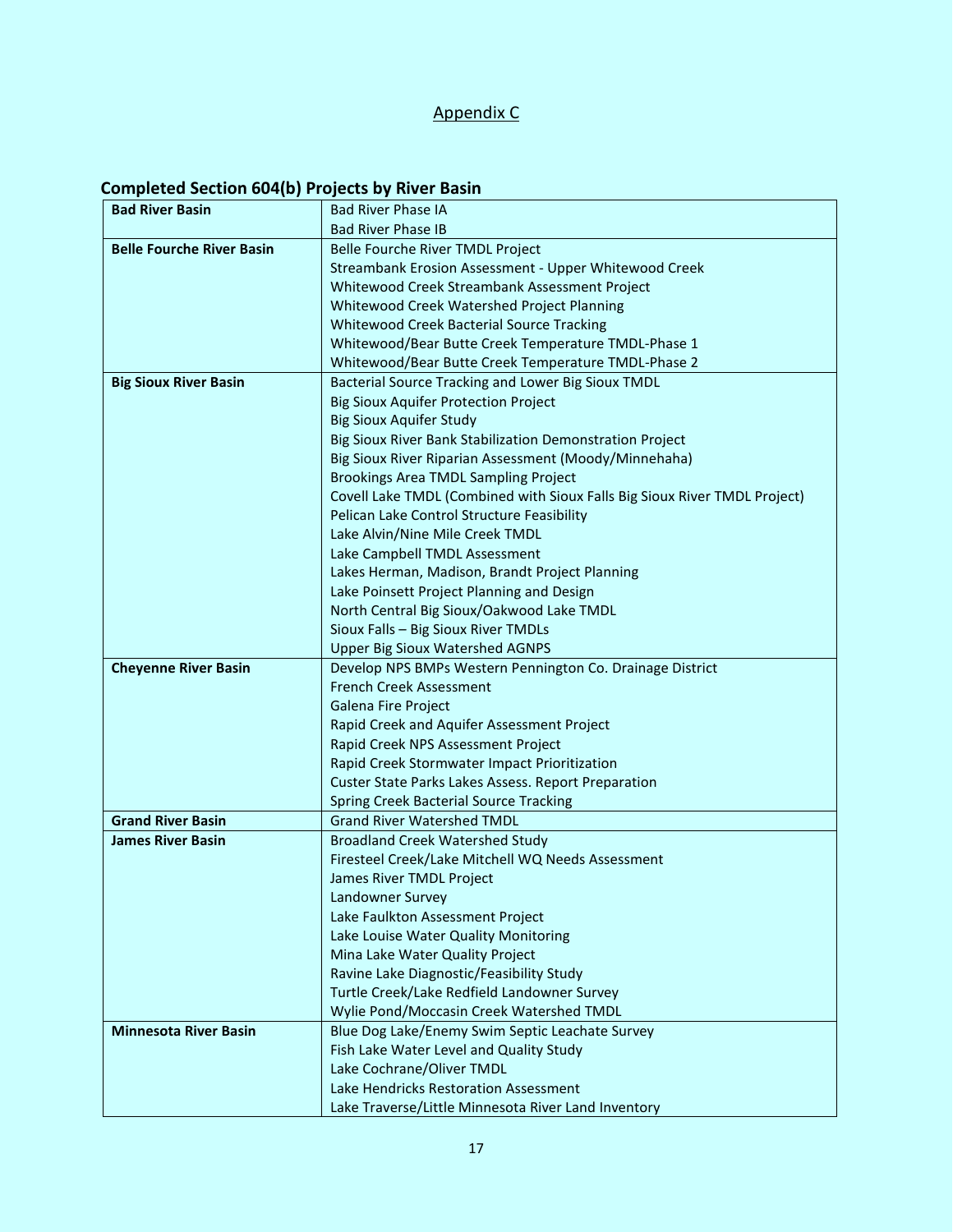| <b>Missouri River Basin</b>   | <b>Burke Lake Diagnostic/Feasibility Study</b>                     |
|-------------------------------|--------------------------------------------------------------------|
|                               | Lake Andes Watershed Treatment Project                             |
|                               | Lake Pocasse/Lake Campbell/Spring Creek TMDL                       |
|                               | Lewis and Clark TMDL Project                                       |
|                               | <b>Platte Lake Planning</b>                                        |
|                               | Randall RC&D Implementation Planning                               |
| <b>Vermillion River Basin</b> | Turkey Ridge Creek Watershed Assessment Project                    |
|                               | Vermillion River Basin Watershed Planning                          |
|                               | West Yankton Sanitary Sewer Survey                                 |
| <b>White River Basin</b>      | White River Preservation Project                                   |
|                               | White River Watershed Data Collection Project                      |
|                               | White River/Little White River TMDL Project                        |
| <b>Statewide</b>              | Bacterial Source Typing: Sample Preparation and Analysis Project   |
|                               | Black Hills & Eastern SD Taxonomic analyses of 2007 & 2008 samples |
|                               | Black Hills Biological Sampling - 2006 samples                     |
|                               | Black Hills Biological Sampling - 2007 samples                     |
|                               | Black Hills Biological Sampling - 2008 samples                     |
|                               | Black Hills Biological Sampling - 2009 and 2010 samples            |
|                               | Black Hills Stream Temperature TMDL Project                        |
|                               | <b>Chemical Containment</b>                                        |
|                               | Demonstrate Slash Pile Use Control Erosion on Fragile Soils        |
|                               | Detention Cell Demonstration Project                               |
|                               | Digitize Soils Maps for South Dakota                               |
|                               | East River Riparian Demonstration Project                          |
|                               | Forestry BMP Pamphlet                                              |
|                               | <b>Groundwater Protection Project</b>                              |
|                               | Livestock Waste Management Handbook                                |
|                               | Local WQ Planning Through Hydrologic Unit Planning                 |
|                               | North Central RC&D HU Implementation                               |
|                               | Pesticide and Fertilizer Groundwater Study                         |
|                               | Pesticide and Nitrogen Program                                     |
|                               | Riparian Area Forestry Project                                     |
|                               | Statewide Lake Surveys 2011 - 2012                                 |
|                               | <b>Statewide Mercury TMDL Project</b>                              |
|                               | <b>Stockgrowers Speaker</b>                                        |
|                               | Taxonomic Identification & Enumeration of Biological Samples       |
|                               | Terry Redlin Institute Wetlands Education Project                  |
|                               | Water Quality Study of SD Glacial Lakes and Wetlands               |
|                               | Wetland Assessment for the Nonpoint Source Program                 |
|                               | SDSU Cropland Planning for Water Quality Improvement               |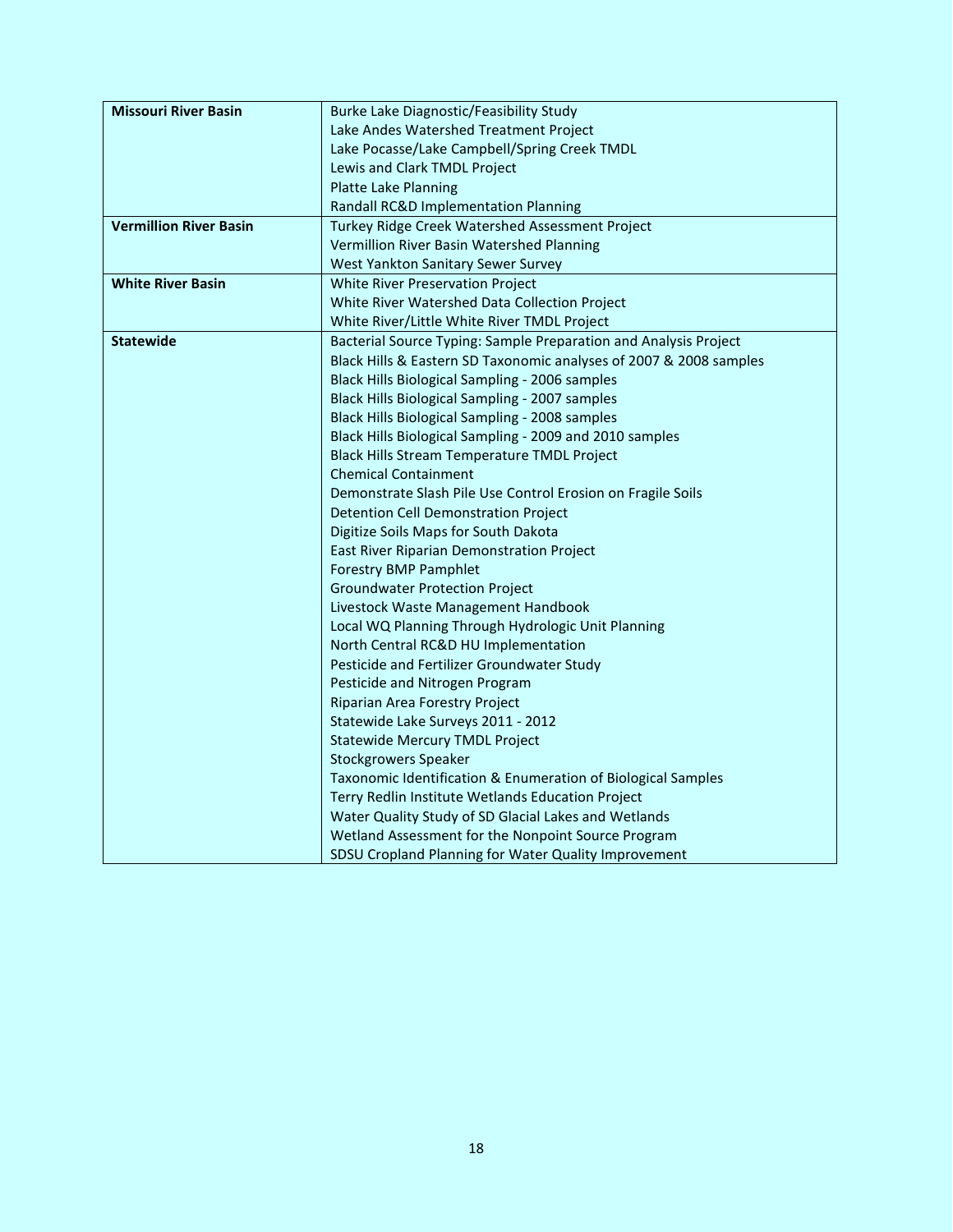## Appendix D

## **Completed Section 106 Projects**

| Project                                                       |
|---------------------------------------------------------------|
| <b>Center Lake Report Writing</b>                             |
| <b>Cottonwood Creek Watershed TMDL Assessment</b>             |
| <b>DENR Monitoring Supplies and Equipment</b>                 |
| DENR National Rivers and Streams Evaluation & Reference Sites |
| DENR Stream Reference Site Development                        |
| Digital Line Graphs                                           |
| Digitized SD Soil Survey                                      |
| East Dakota WDD 2012 Water Quality Monitoring                 |
| Equipment for Lower Big Sioux and Spring Creek Assessment     |
| <b>EPA In-Kind for Lab Services</b>                           |
| Fish Lake/Lake Alice Assessment                               |
| <b>Gauging Equipment</b>                                      |
| <b>Gauging Stations</b>                                       |
| Lake Hanson Assessment Project                                |
| Lewis and Clark Watershed Assessment                          |
| Lower Cheyenne River TMDL Assessment-Phase I                  |
| Lower James River TMDL Assessment                             |
| <b>Mercury Sampling</b>                                       |
| Missouri River Monitoring                                     |
| Northern Glaciated Plains Ref. Site Validation & Bio Toolkit  |
| Northwest Great Plains Reference Site Development             |
| Remote Sensing - AGNPS Crop Layers                            |
| School - Bullhead Watershed Assessment - TMDL                 |
| <b>Sediment Diatom Analysis</b>                               |
| Sediment Diatom Dating through Radiochemistry                 |
| Selection and & Validation of Stream Reference Sites          |
| Spring Creek/Sheridan Lake Assessment                         |
| Stage/Discharge Relationship Development                      |
| Statewide Lakes Assessment (2002 - 2006)                      |
| Statewide Aquatic Macro-invertebrate Collection               |
| <b>Statistics Training Course</b>                             |
| <b>Upper Cheyenne River TMDL</b>                              |
| <b>Upper Rapid Creek Assessment</b>                           |
| Use Attainability Assessments                                 |
|                                                               |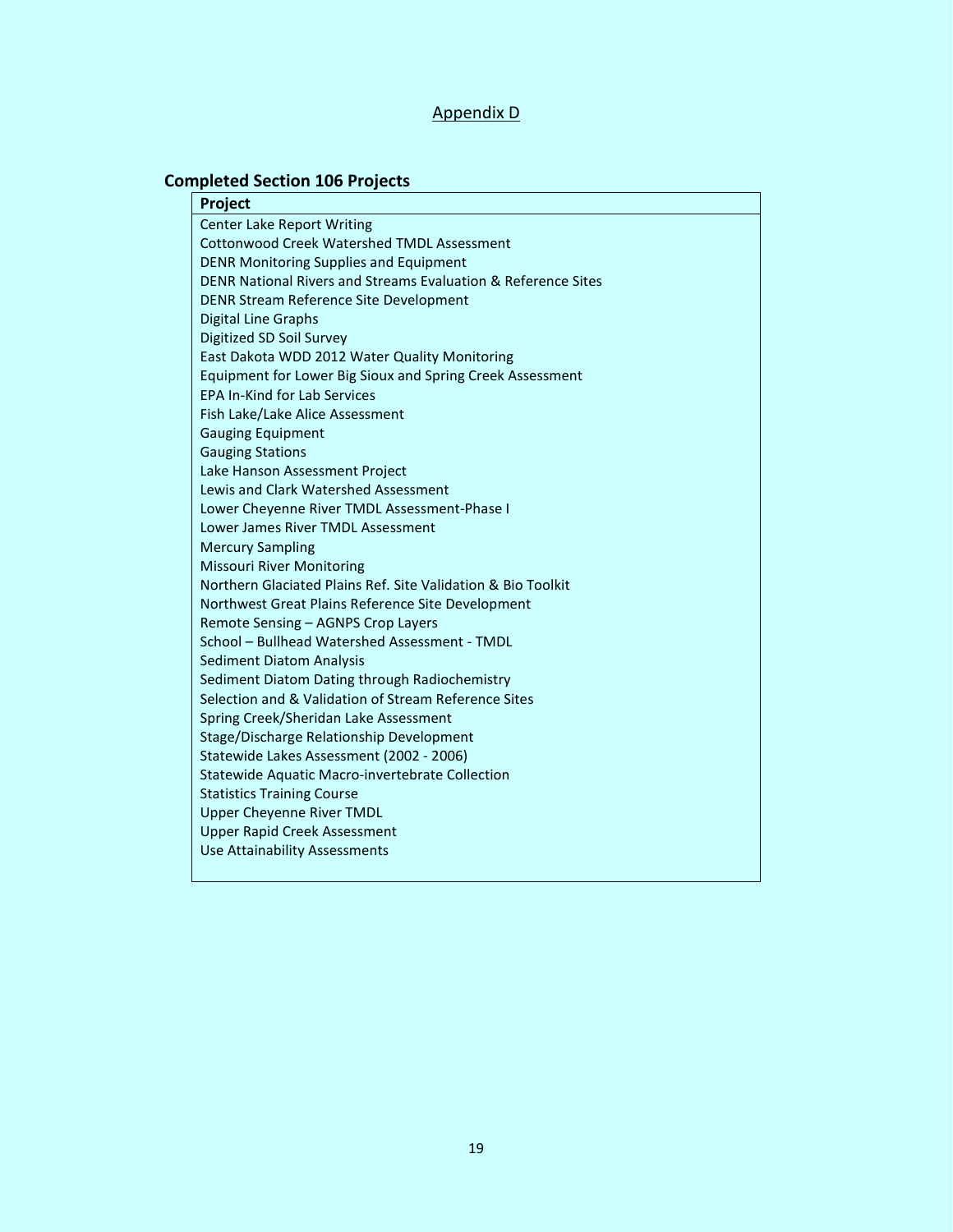## Appendix E

# **319 Matching Funds Accrued Through 9/30/17**

| Grant                 | Grant Award (\$) | <b>Total Match</b> | <b>Expenditures</b> | <b>Match Required</b>           | <b>Match</b>    |
|-----------------------|------------------|--------------------|---------------------|---------------------------------|-----------------|
|                       |                  | Required (\$)      | thru 9/30/16(\$)    | <b>Against Expenditures(\$)</b> | Documented (\$) |
| 319 Implementation 89 | 1,594,000        | 1,062,667          | 1,594,000           | 1,062,667                       | 1,315,016       |
| 319 Implementation 90 | 800,137          | 885,994            | 800,137             | 885,994                         | 885,994         |
| 319 Implementation 91 | 655,851          | 437,234            | 655,797             | 437,198                         | 437,199         |
| 319 Implementation 92 | 795,000          | 530,000            | 794,836             | 529,891                         | 535,421         |
| 319 Implementation 93 | 1,090,839        | 727,227            | 1,090,839           | 727,227                         | 779,175         |
| 319 Implementation 94 | 1,415,142        | 943,508            | 1,415,142           | 943,508                         | 1,188,561       |
| 319 Implementation 95 | 1,699,669        | 1,133,119          | 1,699,669           | 1,133,119                       | 1,154,183       |
| 319 Implementation 96 | 1,126,685        | 751,123            | 1,126,685           | 751,123                         | 787,159         |
| 319 Implementation 97 | 1,253,790        | 835,902            | 1,253,790           | 835,902                         | 1,484,877       |
| 319 Implementation 98 | 1,296,790        | 864,531            | 1,296,790           | 864,531                         | 860,355         |
| 319 Implementation 99 | 2,791,400        | 1,860,933          | 2,791,400           | 1,860,933                       | 1,861,025       |
| 319 Implementation 00 | 3,008,897        | 2,005,931          | 3,008,897           | 2,005,931                       | 2,005,931       |
| 319 Implementation 01 | 3,267,900        | 2,178,600          | 3,267,900           | 2,178,600                       | 2,356,825       |
| 319 Implementation 02 | 3,142,900        | 2,095,268          | 3,142,900           | 2,095,268                       | 2,095,268       |
| 319 Implementation 03 | 3,215,964        | 2,143,976          | 3,215,964           | 2,143,976                       | 2,143,976       |
| 319 Implementation 04 | 3,090,200        | 2,060,133          | 3,090,200           | 2,060,133                       | 2,060,769       |
| 319 Implementation 05 | 2,651,624        | 1,767,750          | 2,651,624           | 1,767,750                       | 1,767,750       |
| 319 Implementation 06 | 2,583,000        | 1,722,000          | 2,583,000           | 1,722,000                       | 1,722,000       |
| 319 Implementation 07 | 2,470,700        | 1,647,133          | 2,470,700           | 1,647,133                       | 1,678,147       |
| 319 Imp / Admin 08    | 3,160,100        | 2,106,733          | 3,160,100           | 2,106,733                       | 2,106,733       |
| 319 Imp / Admin 09    | 3,160,100        | 2,106,733          | 3,160,100           | 2,106,733                       | 2,106,733       |
| 319 Imp / Admin 10    | 3,160,100        | 2,106,733          | 3,160,100           | 2,106,733                       | 2,106,733       |
| 319 Imp / Admin 11    | 2,744,000        | 1,829,333          | 2,744,000           | 1,829,333                       | 1,829,333       |
| 319 Imp / Admin 12    | 2,564,000        | 1,709,333          | 2,564,000           | 1,709,333                       | 1,709,333       |
| 319 Imp / Admin 13    | 2,431,000        | 1,620,667          | 2,407,153           | 1,604,769                       | 1,620,667       |
| 319 Imp / Admin 14    | 2,487,000        | 1,658,000          | 2,424,976           | 1,616,651                       | 1,658,000       |
| 319 Imp / Admin 15    | 2,460,800        | 1,640,333          | 1,946,677           | 1,297,784                       | 1,357,229       |
| 319 Imp / Admin 16    | 2,544,000        | 1,696,000          | 2,208,282           | 1,472,188                       | 1,736,717       |
| 319 Imp / Admin 17    | 2,544,000        | 1,696,000          | 92,399              | 61,599                          | 58,793          |
| <b>Total</b>          | 65,205,588       | 43,822,894         | 61,818,057          | 415,64,740                      | 43,409,902      |